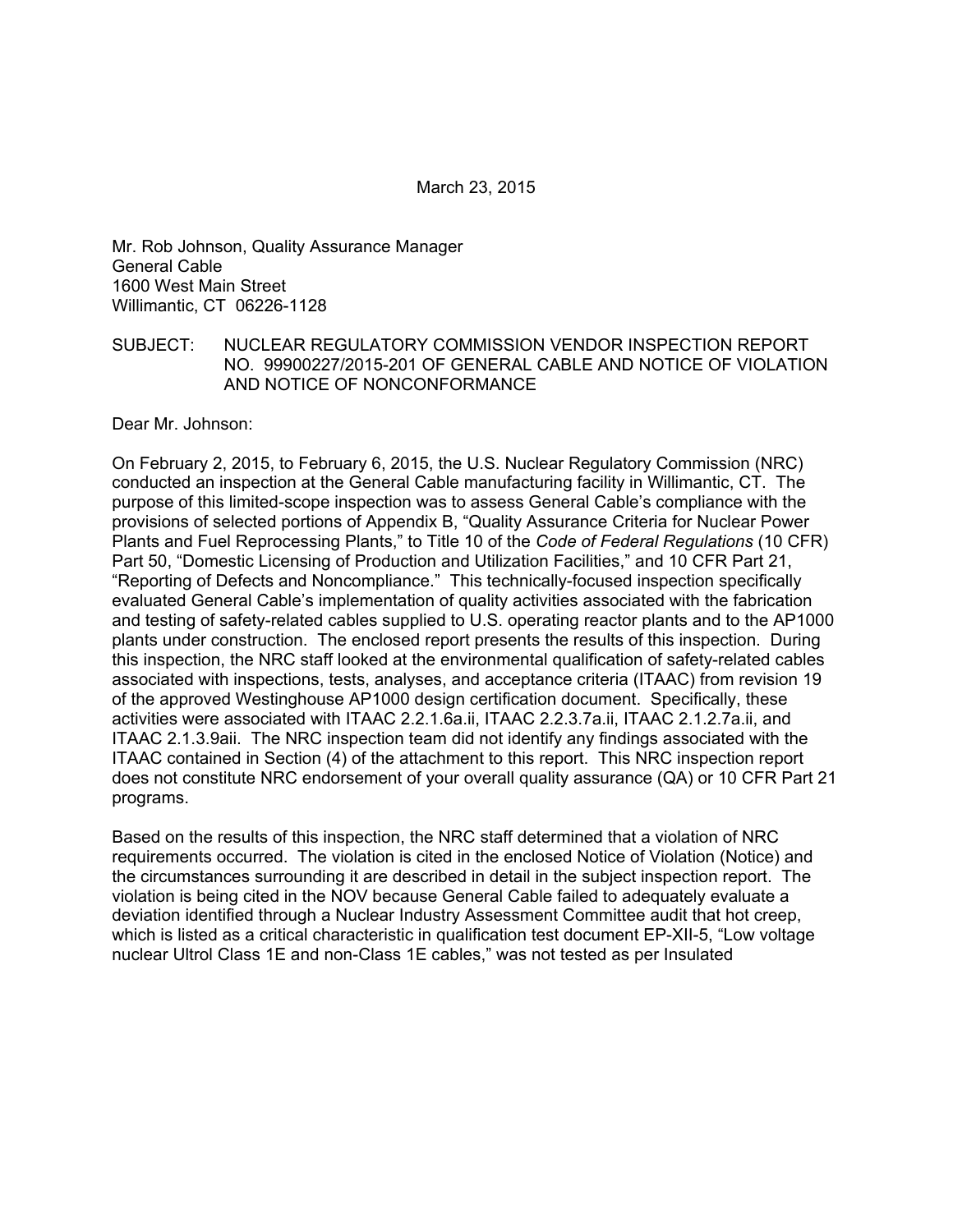R. Johnson - 2 - 2 -

Cable Engineers Association T-27-581, "Test method for measurement of hot creep of polymeric insulations," in six purchase orders as required by 10 CFR 21.21, "Notification of failure to comply or existence of a defect and its evaluation."

You are required to respond to this letter and should follow the instructions specified in the enclosed Notice of Violation when preparing your response. If you have additional information that you believe the NRC should consider, you may provide it in your response to the Notice. The NRC review of your response to the Notice will also determine whether further enforcement action is necessary to ensure compliance with regulatory requirements.

During this inspection, NRC inspectors also found that the implementation of your Quality Assurance (QA) program failed to meet certain NRC requirements imposed on you by your customers. General Cable failed to ensure that assumptions from design qualification reports were correctly translated into certificates of conformances sent to their customers and General Cable failed to take measures to ensure that original type testing performed for safety-related cables envelop customer qualification requirements. The specific findings and references to the pertinent requirements are identified in the enclosures to this letter. Please provide a written statement or explanation within 30 days from the date of this letter in accordance with the instructions specified in the enclosed Notice of Nonconformance. We will consider extending the response time if you show good cause for us to do so.

In accordance with 10 CFR 2.390 of the NRC's "Rules of Practice," a copy of this letter, its enclosure(s), and your response will be made available electronically for public inspection in the NRC Public Document Room or from the NRC's document system (ADAMS), accessible at http://www.nrc.gov/reading-rm/adams.html. To the extent possible, your response, (if applicable), should not include any personal privacy, proprietary, or safeguards information so that it can be made available to the Public without redaction. If personal privacy or proprietary information is necessary to provide an acceptable response, then please provide a bracketed copy of your response that identifies the information that should be protected and a redacted copy of your response that deletes such information. If you request that such material is withheld from public disclosure, you must specifically identify the portions of your response that you seek to have withheld and provide in detail the bases for your claim (e.g., explain why the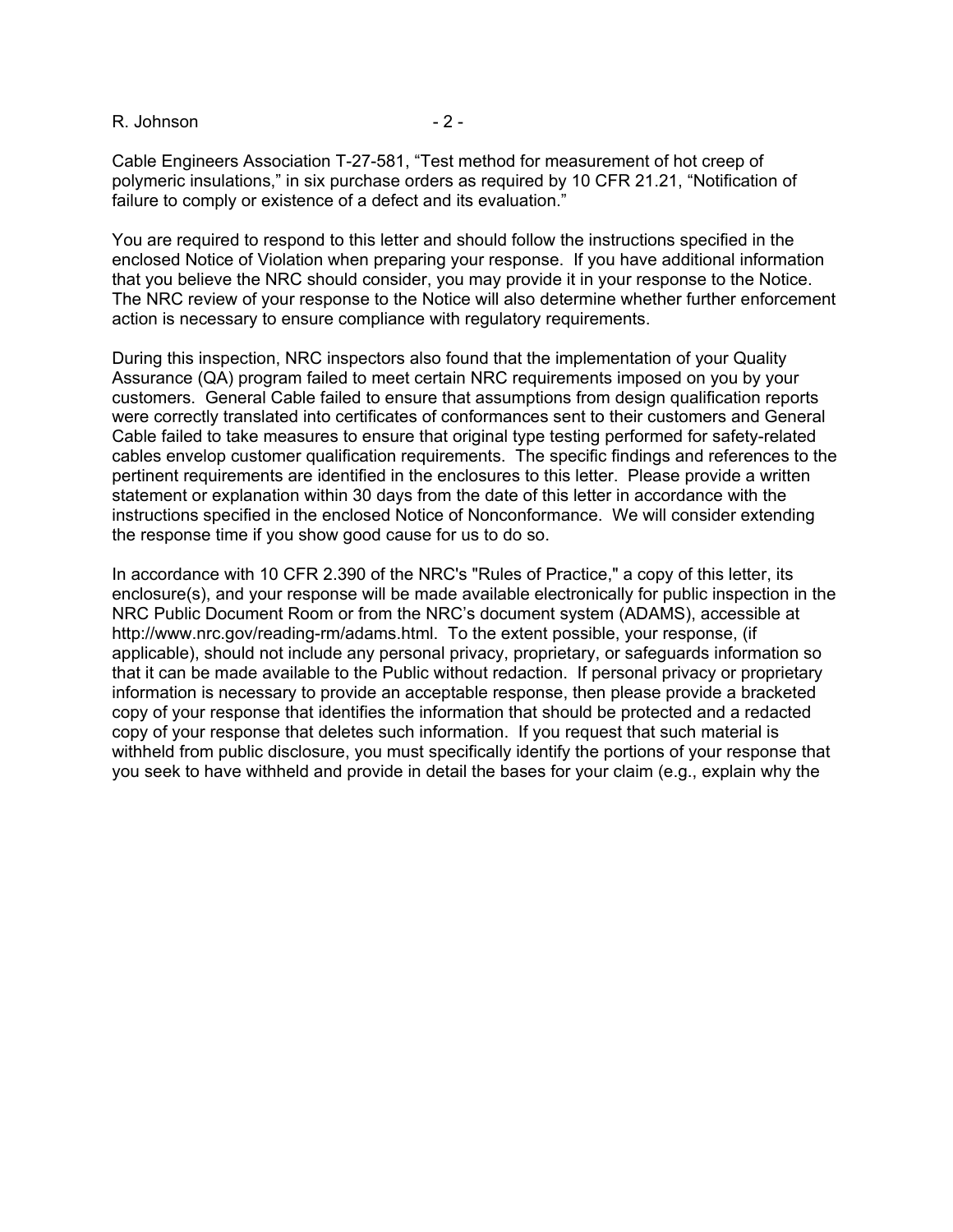R. Johnson - 3 - 3 -

disclosure of information will create an unwarranted invasion of personal privacy or provide the information required by 10 CFR 2.390(b) to support a request for withholding confidential commercial or financial information).

Sincerely,

### */RA/*

Richard A. Rasmussen, Chief Electrical Vendor Inspection Branch Division of Construction Inspection and Operational Programs Office of New Reactors

Docket No.: 99900227

Enclosures:

- 1. Notice of Violation
- 2. Notice of Nonconformance
- 3. Inspection Report 99900227/2015-201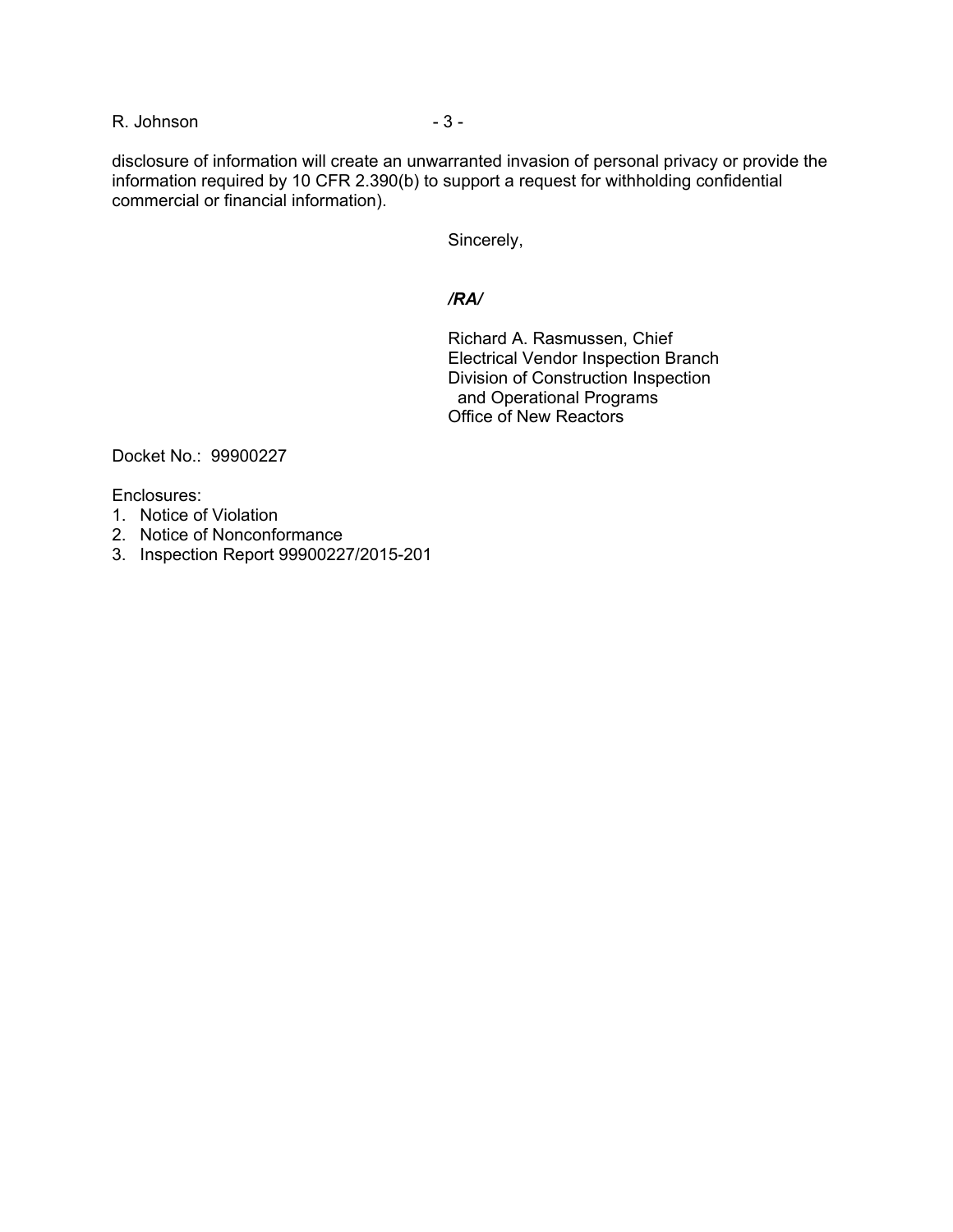R. Johnson - 3 - 3 -

disclosure of information will create an unwarranted invasion of personal privacy or provide the information required by 10 CFR 2.390(b) to support a request for withholding confidential commercial or financial information).

Sincerely,

#### */RA/*

Richard A. Rasmussen, Chief Electrical Vendor Inspection Branch Division of Construction Inspection and Operational Programs Office of New Reactors

Docket No.: 99900227

Enclosures:

- 1. Notice of Violation
- 2. Notice of Nonconformance
- 3. Inspection Report 99900227/2015-201

DISTRIBUTION: ASakadales EMiller ERoach FLyon KKavanagh **DAyres** AP1000 CONTACTS rxjohnson@generalcable@.com

|               | <b>ADAMS Accession No.: ML15063A055</b> |               | *Concurred via email | <b>NRO-002</b> |
|---------------|-----------------------------------------|---------------|----------------------|----------------|
| <b>OFFICE</b> | NRO/DCIP/EVIB                           | NRO/DCIP/EVIB | NRO/DCIP/EVIB        | NRO/DCIP/QVIB  |
| <b>NAME</b>   | <b>JJimenez</b>                         | ARamirez*     | EHuang*              | AArmstrong*    |
| <b>DATE</b>   | 03/05/2015                              | 03/06/2015    | 03/09/2015           | 03/11/2015     |
| <b>OFFICE</b> | RII/DCI                                 | NRO/DCIP      | NRO/DCIP/EVIB        |                |
| <b>NAME</b>   | GCrespo*                                | TFrve*        | RRasmussen           |                |
| <b>DATE</b>   | 03/04/2015                              | 03/13/2015    | 03/23/2015           |                |

**OFFICIAL RECORD COPY**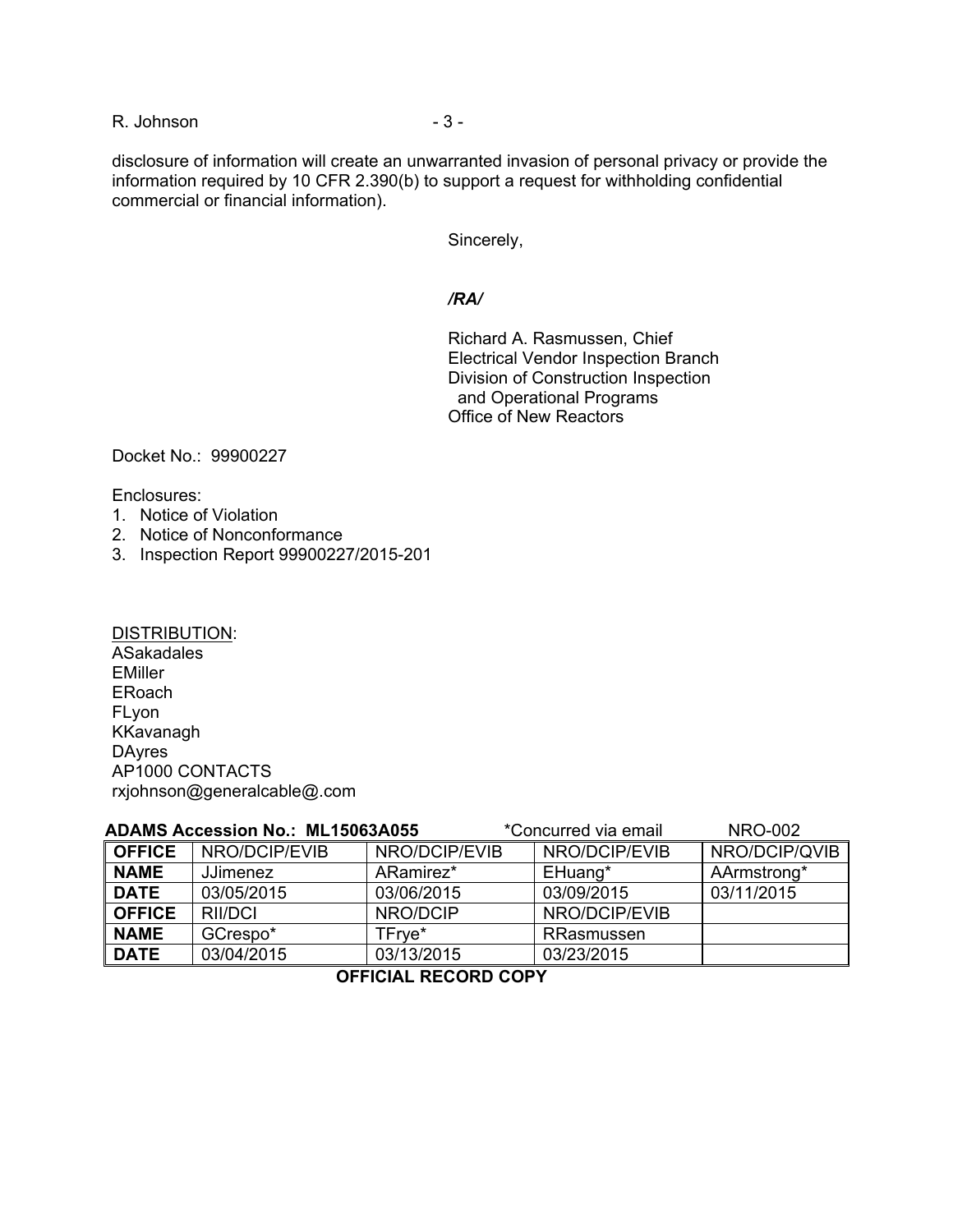#### **NOTICE OF VIOLATION**

General Cable 1600 West Main Street Willimantic, CT 06226

 Docket No.: 99900227 Report Number: 2015-201

During a U.S. Nuclear Regulatory Commission (NRC) inspection conducted at General Cable's facility in Willimantic, CT on February 2, 2015, through February 06, 2015, a violation of NRC requirements was identified. In accordance with the NRC Enforcement Policy, the violation is listed below:

Title 10 of the *Code of Federal Regulations* (10 CFR) 21.21, "Notification of failure to comply or existence of a defect and its evaluation," requires, in part, that "Each corporation, dedicating entity or other entities subject to the regulations in this part shall adopt appropriate procedures to evaluate deviations and failures to comply to identify defects and failures to comply associated with substantial safety hazards as soon as practicable."

Contrary to the above, as of February 06, 2015, General Cable failed to adequately evaluate a deviation identified through a Nuclear Industry Assessment Committee audit that hot creep, which is listed as a critical characteristic in qualification test document EP-XII-5, "Low voltage nuclear Ultrol Class 1E and non-Class 1E cables," was not tested as per Insulated Cable Engineers Association (ICEA) T-27-581, "Test method for measurement of hot creep of polymeric insulations," in six purchase orders. Specifically, as stated per EP-XII-5, "verification of the cable's hot creep (both elongation and set) will ensure that the item was crosslinked in the manufacturing process and the cable will last its qualified life." However, General Cable's evaluation that a solder iron test, which is a simple go, no-go test, would be adequate to meet the testing requirements as stated by the ICEA standard is not sufficient to verify the critical characteristic of quantitatively measuring the elongation and set for crosslinking and qualified life purposes.

This issue has been identified as Violation 99900227/2015-201-01.

This is a Severity Level IV violation (Section 6.9.d of the NRC Enforcement Policy).

Pursuant to the provisions of 10 CFR 2.201, "Notice of Violation," General Cable is hereby required to submit a written statement or explanation to the U.S. Nuclear Regulatory Commission, ATTN: Document Control Desk, Washington, DC 20555-001 with a copy to the Chief, Electrical Vendor Inspection Branch, Division of Construction Inspection and Operational Programs, Office of New Reactors, within 30 days of the date of the letter transmitting this Notice of Violation (Notice). This reply should be clearly marked as a "Reply to a Notice of Violation" and should include for each violation: (1) the reason for the violation, or, if contested, the basis for disputing the violation or severity level, (2) the corrective steps that have been taken and the results achieved, (3) the corrective steps that will be taken, and (4) the date when full compliance will be achieved. Your response may reference or include previously docketed correspondence, if the correspondence adequately addresses the required response. Where good cause is shown, consideration will be given to extending the response time.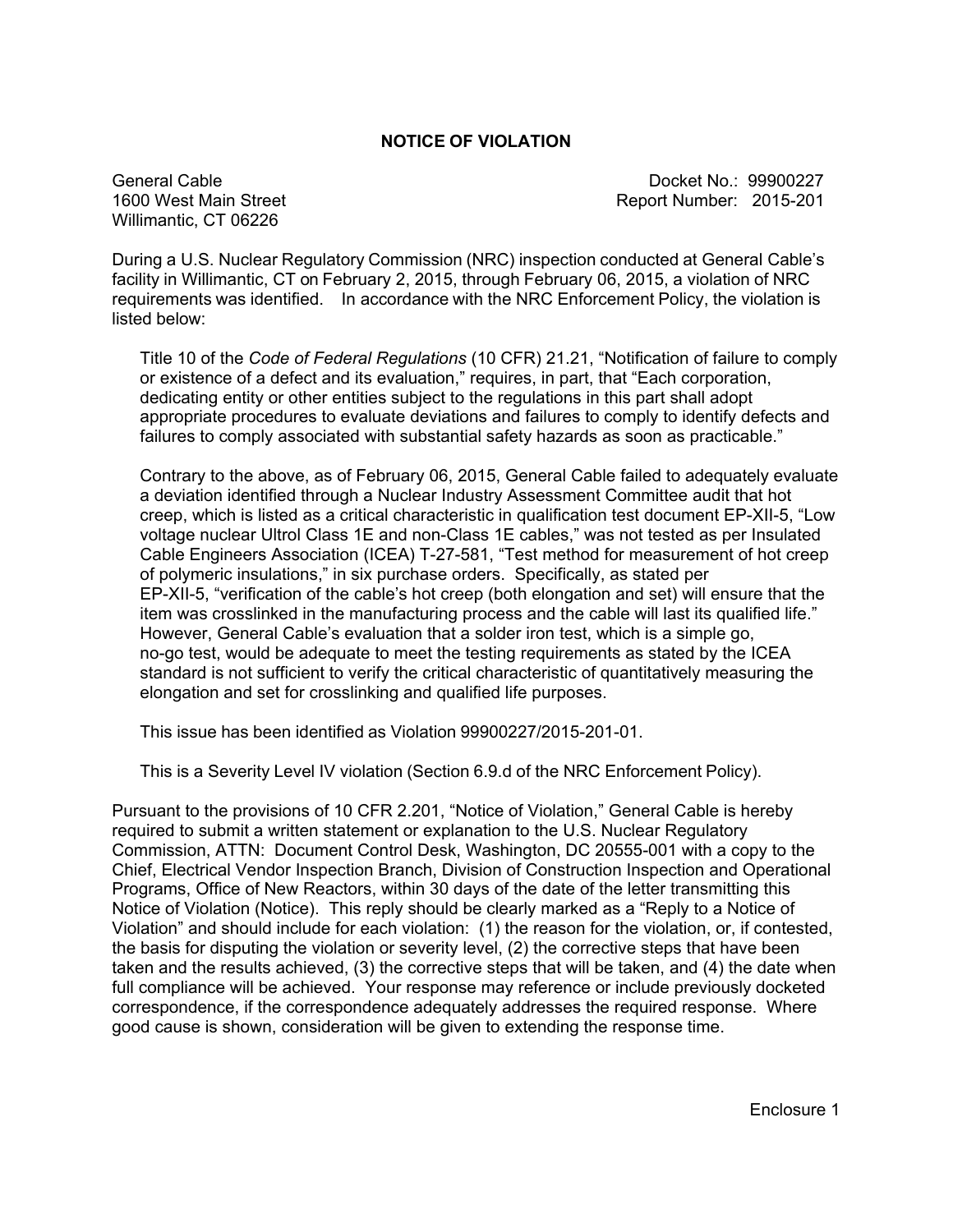If you contest this enforcement action, you should also provide a copy of your response, with the basis for your denial, to the Director, Office of Enforcement, U.S. Nuclear Regulatory Commission, and Washington, DC 20555-0001.

Because your response will be made available electronically for public inspection in the NRC Public Document Room or from the NRC's Agencywide Documents Access and Management System, accessible from the NRC Web site at http://www.nrc.gov/reading-rm/adams.html, to the extent possible, it should not include any personal privacy, proprietary, or Safeguards Information so that it can be made available to the public without redaction. If personal privacy or proprietary information is necessary to provide an acceptable response, then please provide a bracketed copy of your response that identifies the information that should be protected and a redacted copy of your response that deletes such information. If you request withholding of such material, you must specifically identify the portions of your response that you seek to have withheld and provide in detail the bases for your claim of withholding (e.g., explain why the disclosure of information will create an unwarranted invasion of personal privacy or provide the information required by 10 CFR 2.390(b) to support a request for withholding confidential commercial or financial information). If Safeguards Information is necessary to provide an acceptable response, please provide the level of protection described in 10 CFR 73.21, "Protection of Safeguards Information: Performance Requirements."

Dated this 23rd day of March 2015.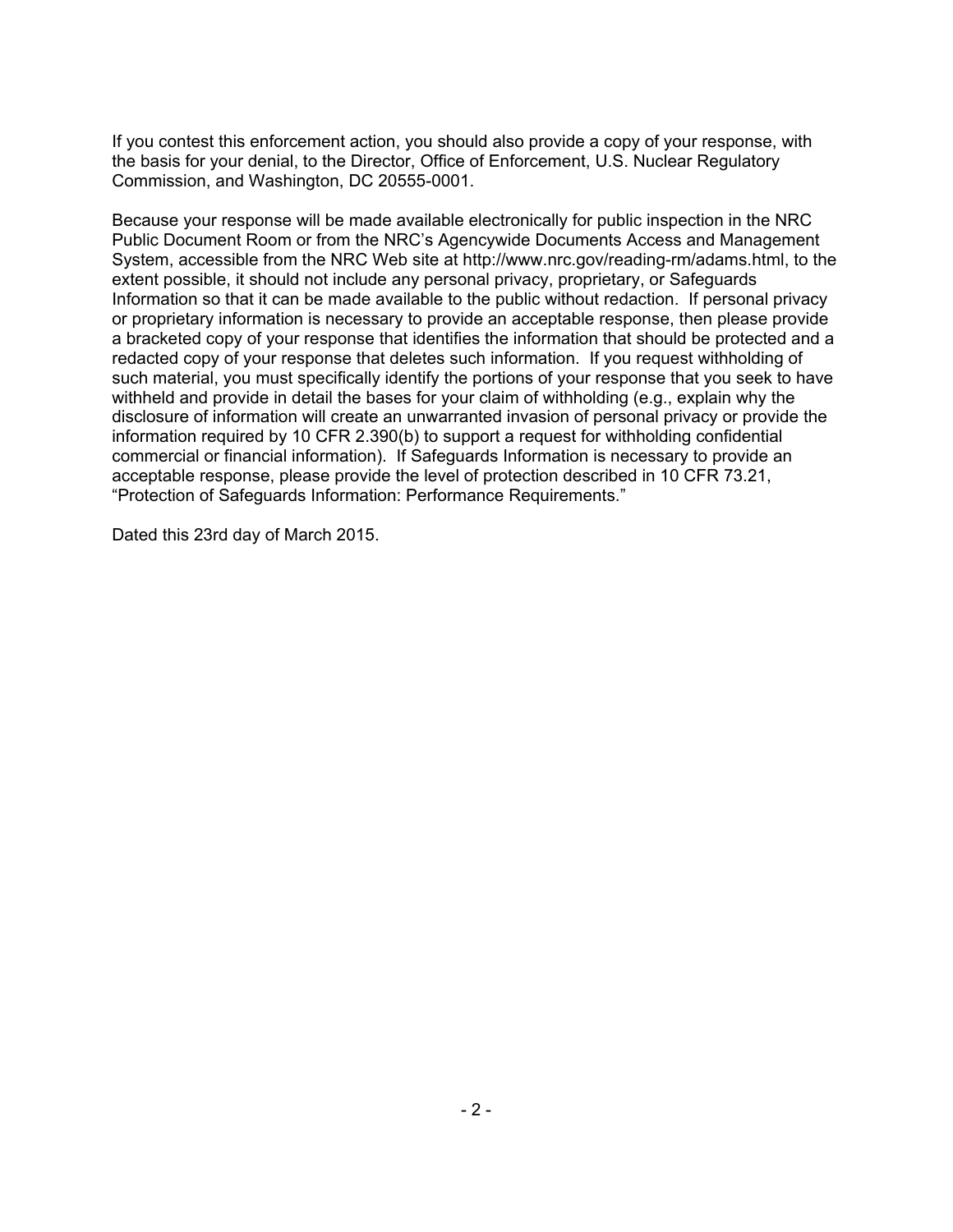#### **NOTICE OF NONCONFORMANCE**

Willimantic, CT 06226

General Cable **Docket No.:** 99900227 1600 West Main Street Report Number: 2015-201

Based on the results of a Nuclear Regulatory Commission (NRC) inspection conducted at General Cable's facility in Willimantic, CT, on February 2, 2015, through February 6, 2015, certain activities were not conducted in accordance with NRC requirements which were contractually imposed on General Cable by NRC licensees:

A. Criterion III, "Design Control," of Appendix B, Title 10 of the *Code of Federal Regulations* (10 CFR) Part 50 states, in part, that "Measures shall be established to assure that applicable regulatory requirements and the design basis, as defined in § 50.2 and as specified in the license application, for those structures, systems, and components to which this appendix applies are correctly translated into specifications, drawings, procedures, and instructions. These measures shall include provisions to assure that appropriate quality standards are specified and included in design documents and that deviations from such standards are controlled. Measures shall also be established for the selection and review for suitability of application of materials, parts, equipment, and processes that are essential to the safety-related functions of the structures, systems and components."

Contrary to the above, General Cable failed to ensure that assumptions from design qualification reports were correctly translated into certificates of conformances sent to their customers. Specifically, certificates of conformances to Duke purchase order (PO) 00108282 and 00181215, stated in part that, "By virtue of testing performed on the core conductors, cable supplies under PO 00108282 and 00181215 qualifies per Institute of Electrical and Electronics Engineers (IEEE) 383-1974 as Class 1E material. It is also certified that the material supplied meets the requirements of IEEE 323-1974 as tested on the qualification reports F-C5120-1 and F-C5120-3. When used as Class 1E material inside containment, it is recommended that the PVC jacket be removed." However, Duke required the cable jacket to be PVC which was not evaluated or qualified to IEEE 323 or IEEE 383 by General Cable. The certificate of conformance statement did not adequately state the cable's qualified conditions for use which would require the removal of the PVC jacket inside containment (inside containment is an unanalyzed condition). Additionally, there is no statement in the certificate of conformance concerning harsh environments outside of containment which the PVC jacket is also not qualified to be in.

This issue has been identified as Nonconformance 99900227/2015-201-02

B. Criterion III, "Design Control," of Appendix B to 10 CFR states, in part, that, measures should be established to assure that "…appropriate quality standards are specified and included in design documents and that deviations from such standards are controlled. Measures shall also be established for the selection and review for suitability of application of materials, parts, equipment, and processes that are essential to the safety-related functions of the structures, systems and components."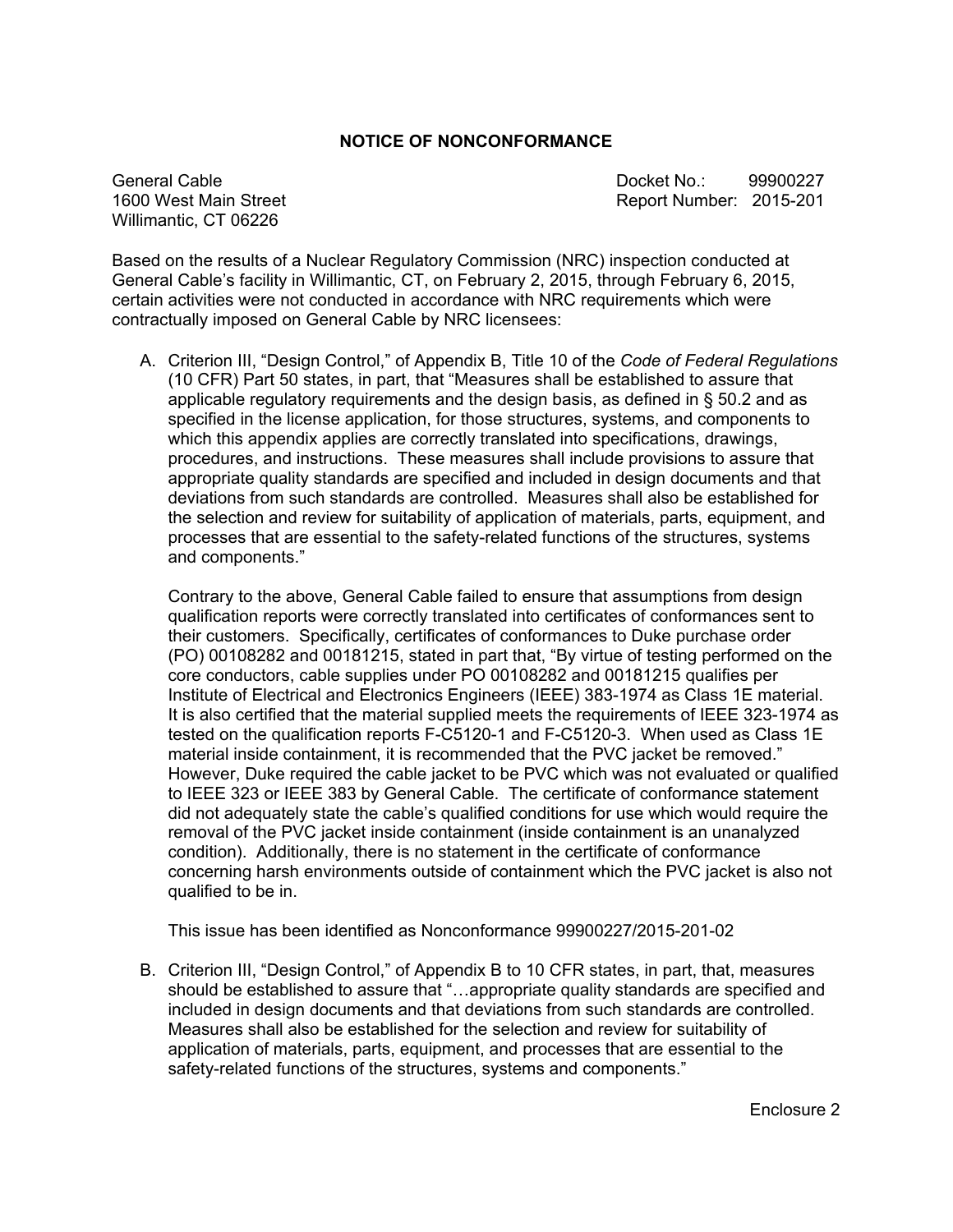Contrary to the above, General Cable failed to take measures to review for suitability that ensures that original type testing performed for safety-related cables envelop customer qualification requirements. General Cable failed to adequately evaluate whether qualification testing performed by Franklin Research Center conformed to the specified testing requirements. Additionally, General Cable failed to adequately verify that all instruments, and other measuring and testing devices used in activities affecting quality were properly controlled, calibrated, and adjusted at specified periods to maintain accuracy within necessary limits. Specifically, qualification report F-C5120-1, "Qualification tests of electrical cables in a simulated steam line break and loss-of-coolant accident (LOCA) environment," for Class 1E cable qualified cables to IEEE 323-1974 and IEEE 383, states that all qualification testing was performed August through December 1979. However, the Hipotronics AC dielectric test set, which was the sole test equipment used for dielectric testing, was calibrated January 21, 1980. There is no documented evidence that the AC dielectric test set was calibrated before the five minute AC high potential withstand test to ensure that the insulation met the requirements post steam line break and LOCA environment.

This issue has been identified as Nonconformance 99900227/2015-201-03.

Please provide a written statement or explanation to the U.S. Nuclear Regulatory Commission, ATTN: Document Control Desk, Washington, DC 20555-0001, with a copy to the Chief, Electrical Vendor Inspection Branch, Division of Construction Inspection and Operational Programs, Office of New Reactors, within 30 days of the date of the letter transmitting this Notice of Nonconformance. This reply should be clearly marked as a "Reply to a Notice of Nonconformance" and should include for each noncompliance: (1) the reason for the noncompliance, or if contested, the basis for disputing the noncompliance; (2) the corrective steps that have been taken and the results achieved; (3) the corrective steps that will be taken to avoid noncompliance; and (4) the date when your corrective action will be completed. Where good cause is shown, the NRC will consider extending the response time.

Because your response will be made available electronically for public inspection in the NRC Public Document Room or from the NRC's Agencywide Documents Access and Management System, which is accessible from the NRC Web site at

http://www.nrc.gov/reading-rm/adams.html, to the extent possible, it should not include any personal privacy, proprietary, or Safeguards Information so that it can be made available to the public without redaction. If personal privacy or proprietary information is necessary to provide an acceptable response, then please provide a bracketed copy of your response that identifies the information that should be protected and a redacted copy of your response that deletes such information. If you request that such material be withheld, you must specifically identify the portions of your response that you seek to have withheld and provide in detail the bases for your claim of withholding (e.g., explain why the disclosure of information will create an unwarranted invasion of personal privacy or provide the information required by 10 CFR 2.390(b) to support a request for withholding confidential commercial or financial information). If Safeguards Information is necessary to provide an acceptable response, please provide the level of protection described in 10 CFR 73.21, "Protection of Safeguards Information: Performance Requirements."

Dated this the 23rd day of March, 2015.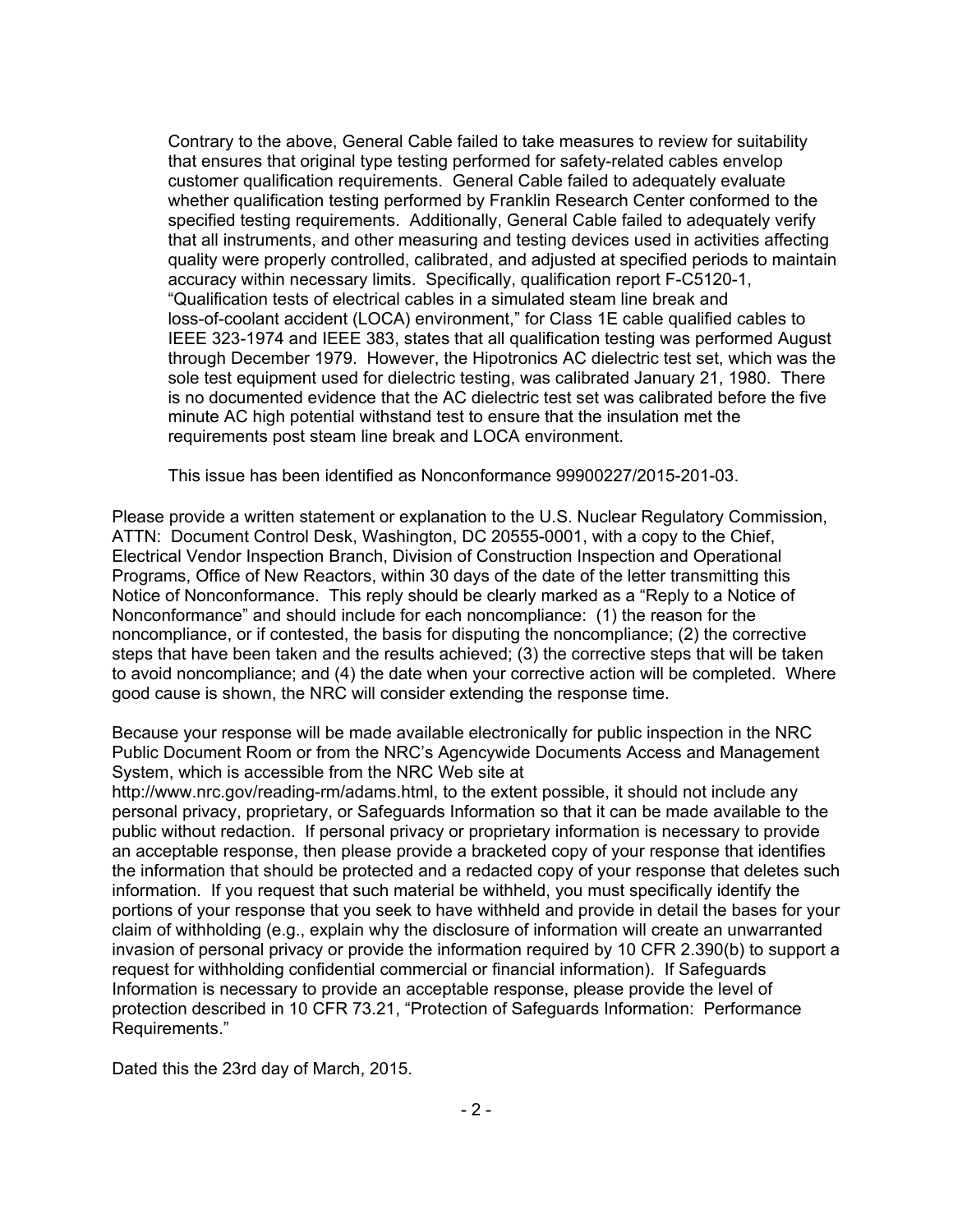#### **U.S. NUCLEAR REGULATORY COMMISSION OFFICE OF NEW REACTORS DIVISION OF CONSTRUCTION INSPECTION AND OPERATIONAL PROGRAMS VENDOR INSPECTION REPORT**

| Vendor Docket No.:                | 99900227                                                                                                                                                                                                                                                                                                                                                 |                                                                         |                    |  |
|-----------------------------------|----------------------------------------------------------------------------------------------------------------------------------------------------------------------------------------------------------------------------------------------------------------------------------------------------------------------------------------------------------|-------------------------------------------------------------------------|--------------------|--|
| Inspection Report No.:            | 99900227/2015-201                                                                                                                                                                                                                                                                                                                                        |                                                                         |                    |  |
| Vendor:                           | <b>General Cable</b><br>1600 West Main Street<br>Willimantic, CT 06226-1128                                                                                                                                                                                                                                                                              |                                                                         |                    |  |
| Vendor Contact:                   | Rob Johnson, Quality Assurance Manager<br>rxjohnson@generalcable.com<br>(860) 465-8725                                                                                                                                                                                                                                                                   |                                                                         |                    |  |
| <b>Nuclear Industry Activity:</b> | General Cable is a manufacturer of safety related cables. General<br>cables supplies class 1E medium and low voltage cables and<br>Non-Class 1E safety significant medium and low voltage cables<br>under their ULTROL 60+ lines for power plants and new<br>construction in applications inside and outside containment for a<br>60+ year service life. |                                                                         |                    |  |
| <b>Inspection Dates:</b>          | February 2-6, 2015                                                                                                                                                                                                                                                                                                                                       |                                                                         |                    |  |
| Inspectors:                       | Jose Jimenez<br>Eugene Huang<br><b>Annie Ramirez</b><br>Aaron Armstrong<br>Guillermo Crespo                                                                                                                                                                                                                                                              | NRO/DCIP/EVIB<br>NRO/DICP/EVIB<br>NRO/DCIP/EVIB<br>NRO/DCIP/QVIB<br>RII | <b>Team Leader</b> |  |
| Approved by:                      | Richard A. Rasmussen, Chief<br><b>Electrical Vendor Inspection Branch</b><br>Division of Construction Inspection<br>and Operational Programs<br><b>Office of New Reactors</b>                                                                                                                                                                            |                                                                         |                    |  |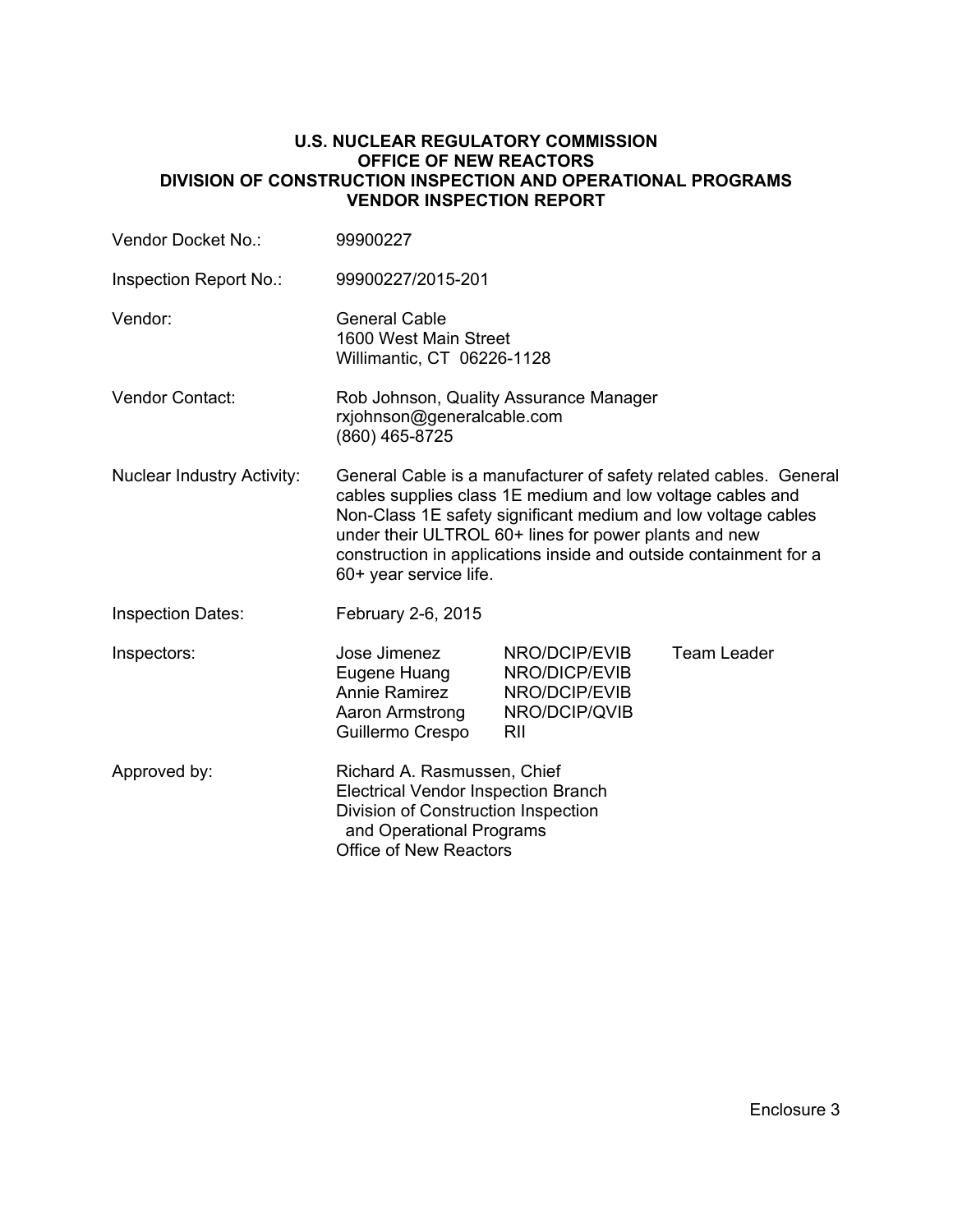# **EXECUTIVE SUMMARY**

#### General Cable 99900227/2015-201

The Nuclear Regulatory Commission (NRC) staff conducted a vendor inspection at the General Cable facility in Willimantic, CT to verify that it implemented an adequate quality assurance (QA) program that complies with the requirements of Appendix B, "Quality Assurance Criteria for Nuclear Power Plants and Fuel Reprocessing Plants," to Title 10 of the *Code of Federal Regulations* (10 CFR) Part 50, "Domestic Licensing of Production and Utilization Facilities." In addition, the NRC inspection also verified that General Cable implemented a program under 10 CFR Part 21, "Reporting of Defects and Noncompliance," that met the NRC's regulatory requirements. Also, the NRC staff looked at the environmental qualification of safety-related cables associated with inspections, tests, analyses, and acceptance criteria (ITAAC) from revision 19 of the approved Westinghouse AP1000 design certification document. Specifically, these activities were associated with ITAAC 2.2.1.6a.ii, ITAAC 2.2.3.7a.ii, ITAAC 2.1.2.7a.ii, and ITAAC 2.1.3.9aii. The NRC inspection team conducted the inspection from February 2-6, 2015. This was the first NRC inspection at the General Cable Willimantic, CT facility.

This technically-focused inspection specifically evaluated General Cable's implementation of quality activities associated with the fabrication, inspection, and testing, of a sample of safety-related cables. In addition to observing these activities, the NRC inspection team evaluated design change control and its effect on component environmental qualification (EQ), supplier controls, commercial-grade dedication (CGD), audits, problem resolution and reporting, and control of measuring and test equipment (M&TE).

The following regulations served as the bases for the NRC inspection:

- Appendix B to 10 CFR Part 50
- 10 CFR Part 21

During the course of this inspection, the NRC inspection team implemented Inspection Procedure (IP) 43002, "Routine Inspections of Nuclear Vendors"; IP 43004, "Inspection of Commercial-Grade Dedication Programs"; and IP 36100, "Inspection of 10 CFR Part 21 and Programs for Reporting Defects and Noncompliance."

The information below summarizes the results of this inspection.

### 10 CFR Part 21 Program

The NRC inspection team issued Violation 99900227/2015-201-01 in association with General Cable's failure to implement the regulatory requirements of 10 CFR Part 21. Specifically, General Cable failed to adequately evaluate a deviation potentially associated with a substantial safety hazard in accordance with 10 CFR 21.21(a) (1). General Cable's deviation evaluation that a solder iron test is equivalent to Insulated Cable Engineers Association (ICEA) T-27-581 in verifying cable hot creep, which is a critical characteristic, is inadequate since there are more quantitative steps required by the ICEA standard to measure the elongation and set to ensure adequate crosslinking and that the cable will perform for its qualified life.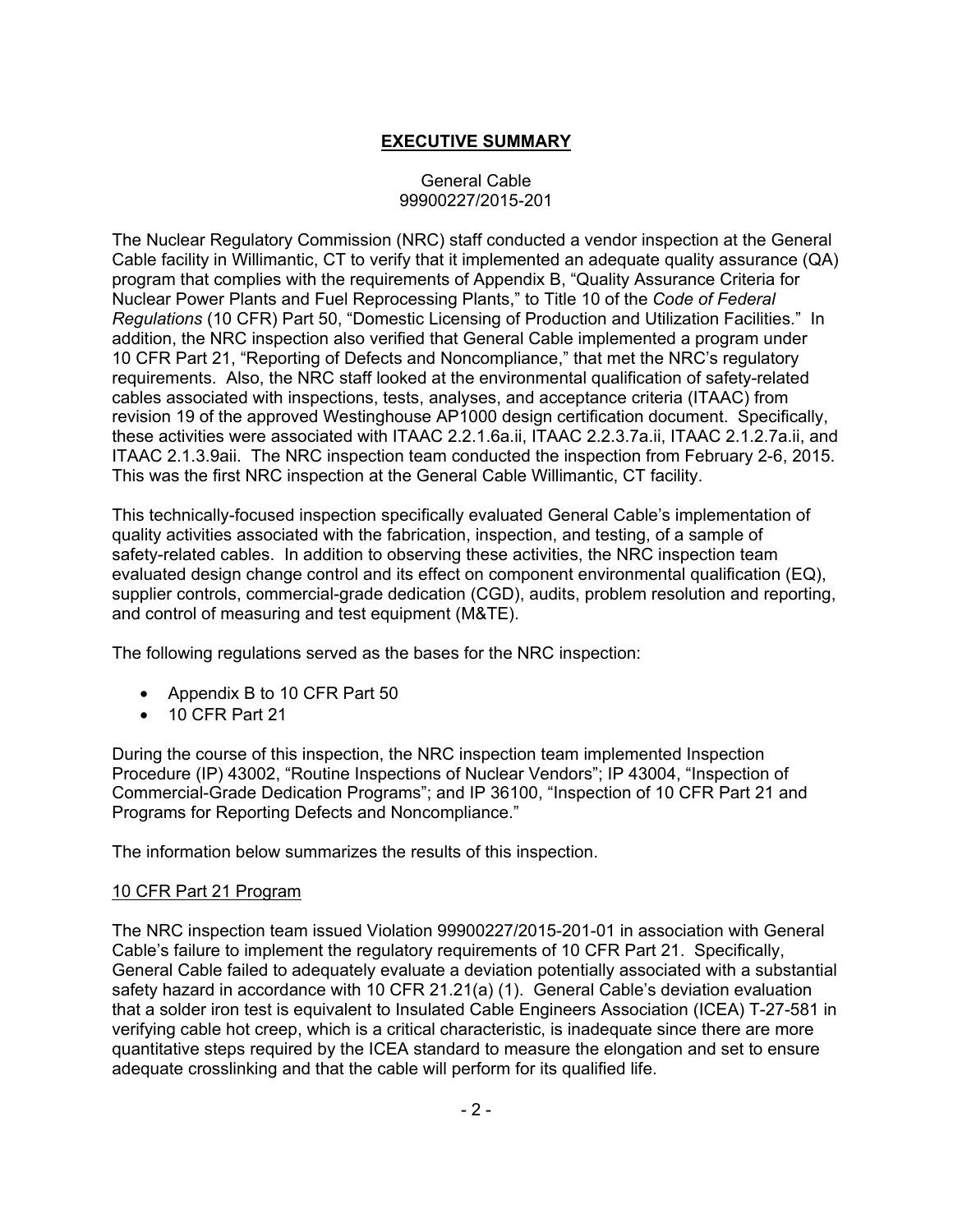# Equipment Qualification and Inspection, Tests, Analyses, and Acceptance Criteria (ITAAC)

The NRC inspection team determined that, General Cable's procedures and implementation of cable qualification activities were consistent with requirements specified in customer orders. The NRC inspectors determined that General Cable's programmatic controls of procured qualification testing services for the qualification of instrumentation, control and power cables to be used in the AP1000 reactor design were adequate. No findings of significance were identified.

## Design Control

The NRC inspection team identified two instances of inadequate implementation of the requirements of Criterion III, "Design Control," of Appendix B to 10 CFR Part 50. The NRC inspection team issued Nonconformance 99900227/2015-201-02 for General Cable's failure to ensure that assumptions from design qualification reports were correctly translated into certificates of conformances sent to their customers and Nonconformance 99900227/2015-201- 03 for General Cable's failure to take measures to review for suitability that ensures that original type testing performed for safety-related cables envelop customer qualification requirements.

## Commercial Grade Dedication

The inspectors determined that the implementation of General Cable's CGD program for the assembly, inspection, and testing of safety-related cables were consistent with the regulatory requirements of " Criterion X, "Inspection," and Criterion XI, "Test Control," of Appendix B to 10 CFR Part 50. No findings of significance were identified.

## Control of Purchased, Material, Equipment, and Services

The NRC inspectors determined that General Cable established a program that adequately controls procurement of equipment and services in accordance with the regulatory requirements of Criterion IV, "Procurement Document Control," and VII, "Control of Purchased Material, Equipment, and Services," of Appendix B to 10 CFR Part 50. No findings of significance were identified.

## Manufacturing – Inspection and Test Controls

The NRC inspection team determined that General Cable established an adequate program for the manufacture, inspection, and test controls in accordance with the regulatory requirements of Criterion III, "Design Control," Criterion IV, "Procurement Document Control," Criterion VII, "Control of Purchased Material, Equipment, and Services," Criterion X, "Inspections," and Criterion XI, Test Control," of Appendix B to 10 CFR Part 50. No findings of significance were identified.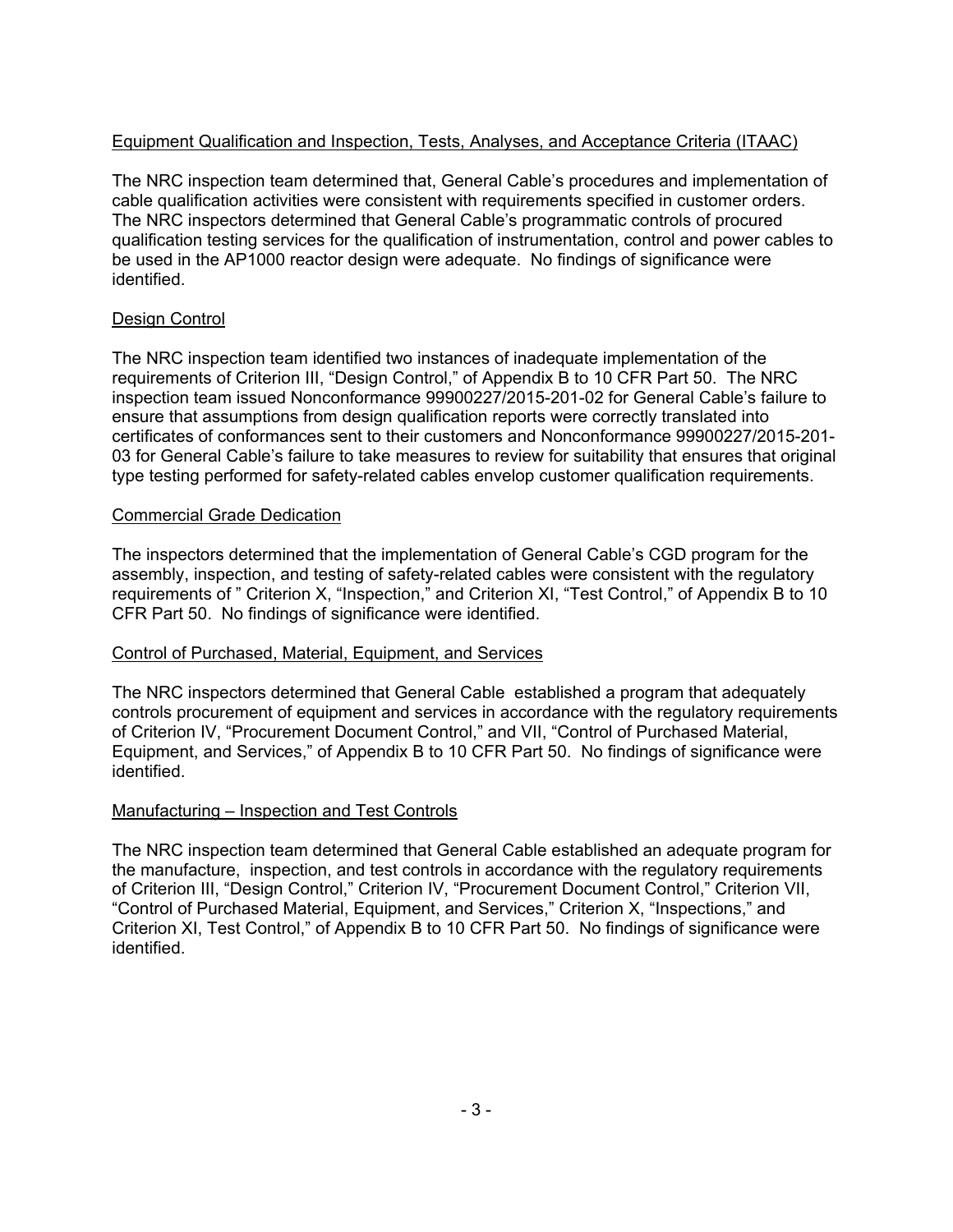### Measuring and Test Equipment Controls

The NRC inspection team determined that General Cable established a program that adequately controls M&TE activities in accordance with the regulatory requirements of Criterion XII, "Control of Measuring and Test Equipment," of Appendix B to 10 CFR Part 50. Based on the limited sample of documents reviewed, the NRC inspection team also concluded that General Cable is effectively implementing its M&TE program. No findings of significance were identified.

### Nonconformance Program

The NRC inspection team determined that the implementation of General Cable's program that documents and evaluates nonconformances was consistent with the regulatory requirements of Criterion XV, "Nonconforming Materials, Parts, or Components," of Appendix B to 10 CFR Part 50. No findings of significance were identified.

#### Corrective Action Program

The NRC inspection team determined that the implementation of General Cable's program that documents and evaluates corrective actions was consistent with the regulatory requirements of Criterion XVI, "Corrective Action," of Appendix B to 10 CFR Part 50. No findings of significance were identified.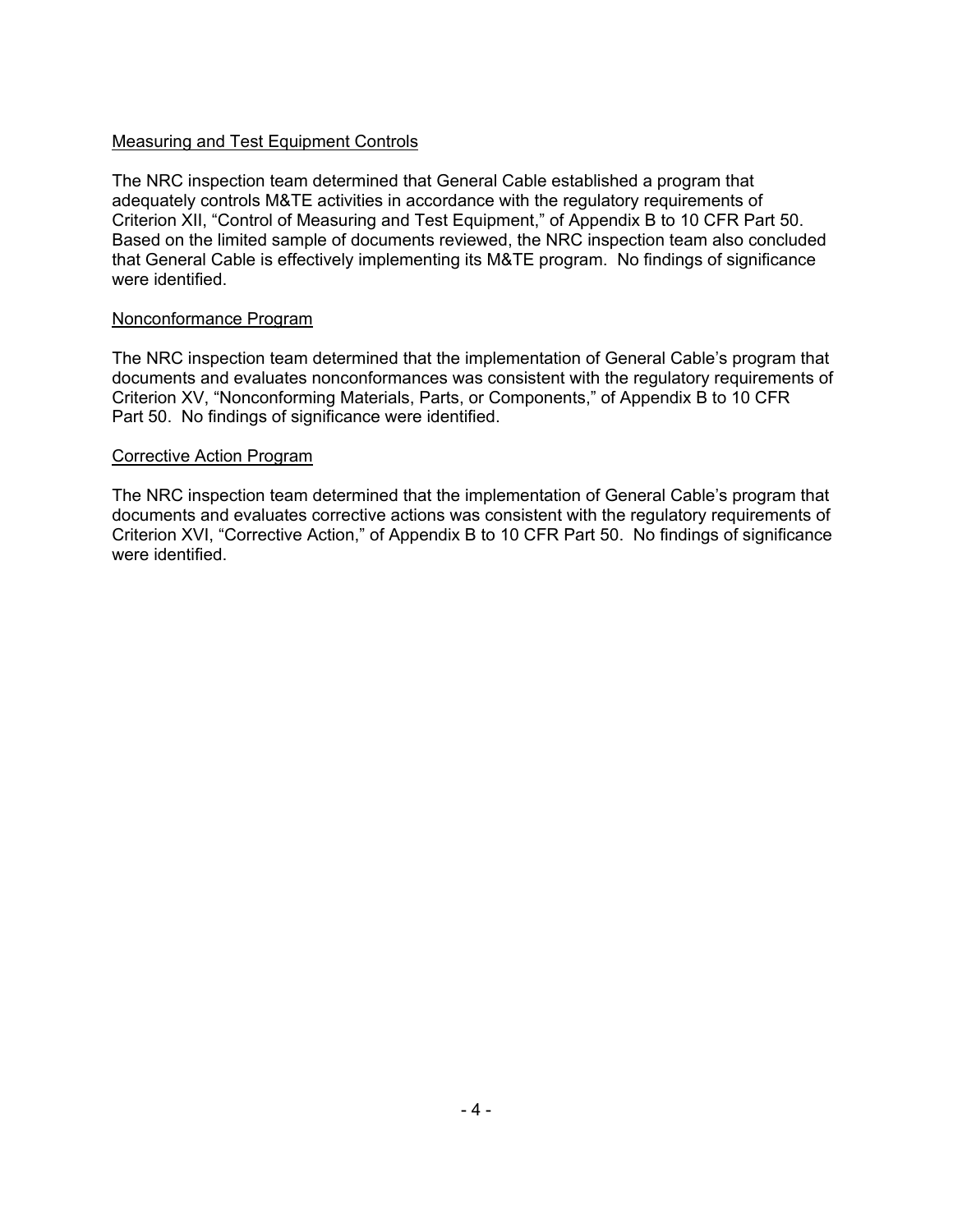## **REPORT DETAILS**

#### 1. **10 CFR Part 21 Program**

#### a. Inspection Scope

The NRC inspection team reviewed General Cable's policies and implementing procedures that govern the facility's compliance with the requirements of 10 CFR Part 21, "Reporting of Defects and Noncompliance." Specifically, the NRC inspection team reviewed General Cable's 10 CFR 21 procedure, which describes the authorities and responsibilities for evaluating and reporting defects and noncompliance.

The NRC inspection team reviewed the procedures for corrective action, nonconformance, and other processes that could identify a defect or nonconformance, to ensure that they provided for screening to determine if an evaluation for 10 CFR Part 21 reporting was required. The NRC inspection team walked down the facility to ensure that the 10 CFR Part 21 postings were in place as required.

The NRC inspection team reviewed General Cable's procedure for records to ensure it required records to be maintained in accordance with the requirements of 10 CFR Part 21. The NRC inspection team reviewed a sample of 10 CFR Part 21 evaluations that weren't reportable to ensure that the requirements of 10 CFR Part 21 were being adequately implemented.

The attachment to this inspection report lists the individuals interviewed and documents reviewed by the NRC inspection team.

#### b. Observations and Findings

The NRC inspection team identified that General Cable failed to adequately evaluate a deviation identified through a Nuclear Industry Assessment Committee audit that hot creep, which is listed as a critical characteristic in qualification test document EP-XII-5, "Low voltage nuclear Ultrol Class 1E and non-Class 1E cables," was not tested as per ICEA T-27-581, "Test method for measurement of hot creep of polymeric insulations," in six purchase orders (POs) which included licensees and other vendors. EP-XII-5, states in part that, "verification of the cable's hot creep (both elongation and set) will ensure that the item was cross-linked in the manufacturing process and the cable will last its qualified life." General Cable's 10 CFR Part 21 evaluation determined that a solder iron test was adequate. However, the NRC inspection team determined the soldering iron test failed to meet the testing requirements of ICEA T-27-581. Specifically, the evaluation was not sufficient for the verification of its critical characteristic, which was quantitative measurements for the elongation and set for crosslinking required by ICEA T-27-581 for qualified life purposes. This issue is identified as NOV 99900227/2015-201-01.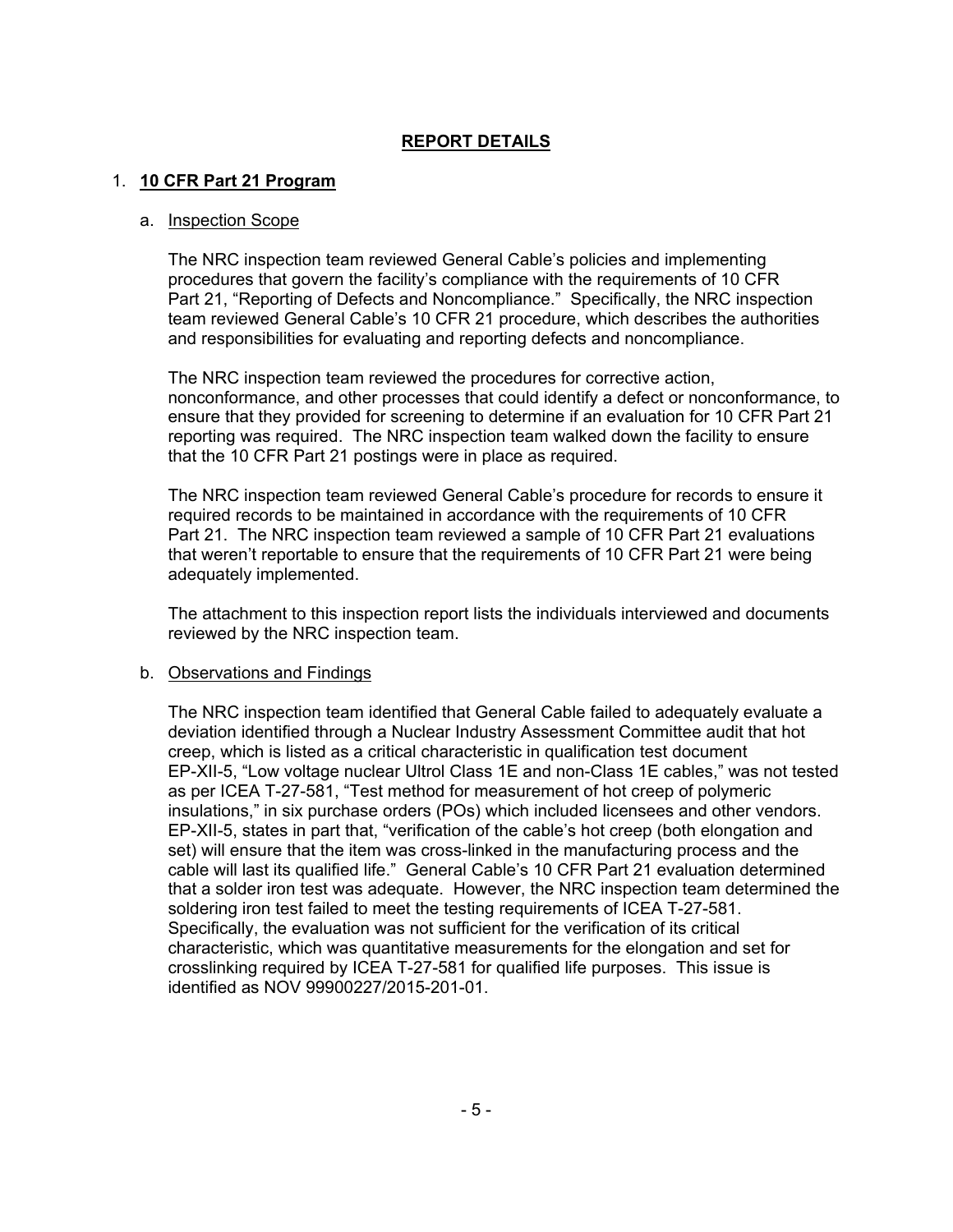## c. Conclusions

The NRC inspection team issued Violation 99900227/2015-201-01 in association with General Cable's failure to implement the regulatory requirements of 10 CFR Part 21. Specifically, General Cable failed to adequately evaluate a deviation potentially associated with a substantial safety hazard in accordance with 10 CFR 21.21(a)(1). General Cable's soldering iron test deviation evaluation failed to verify the critical characteristic, which was quantitative measurements for the elongation and set for crosslinking required by ICEA T-27-581 for qualified life purposes.

### 2. **Equipment Qualification and Inspection, Tests, Analyses, and Acceptance Criteria (ITAAC)**

## a. Inspection Scope

The NRC inspection team reviewed General Cable's test reports, design specifications, purchase orders, supplier reports, audits, and supporting documentation to verify that qualification processes and results were in compliance with purchaser requirements and Westinghouse design requirements including completion of ITAAC requirements for ITAAC 2.2.1.6a.ii, ITAAC 2.2.3.7a.ii, ITAAC 2.1.2.7a.ii, and ITAAC 2.1.3.9aii. In addition, the NRC inspection team interviewed responsible individuals in charge of the methods and implementation of the qualification type testing performed in response to the purchase orders from Chicago Bridge and Iron (CB&I).

Included in the inspection document reviews were signal and power cable qualification test reports to determine whether parameters and test scope defined for harsh environment testing of specimens incorporated the requirements specified in the applicable portions of the test plan and test results were adequately documented and evaluated. Functionality of the test specimens before, during, and after testing was verified by visual inspection and insulation resistance measurements. The inspection scope included review of purchaser approval of test results and acceptance of minor deviations from the established requirements.

The cable specimens tested included:

- 1/C, 16AWG, 600V, Tinned Cu Conductor, 25 mils XLPE insulation (Instrumentation/Control/Power)
- 1/C, 12AWG, 600V, Tinned Cu Conductor, 30 mils XLPE insulation (Instrumentation/Control/Power)
- 1 pair, 20AWG, 600V, Type EX Thermocouple, 25 mils XLPE insulation, Cu/Mylar Shield (25% overlap), 45 mils XLPO jacket (Instrumentation Thermocouple)
- 1 pair, 16AWG, 600V, Tinned Cu Conductor, 25 mils XLPE insulation, Cu/Mylar Shield (25% overlap), Tinned-Cu Braid (90% coverage), 45 mils XLPO jacket (Instrumentation)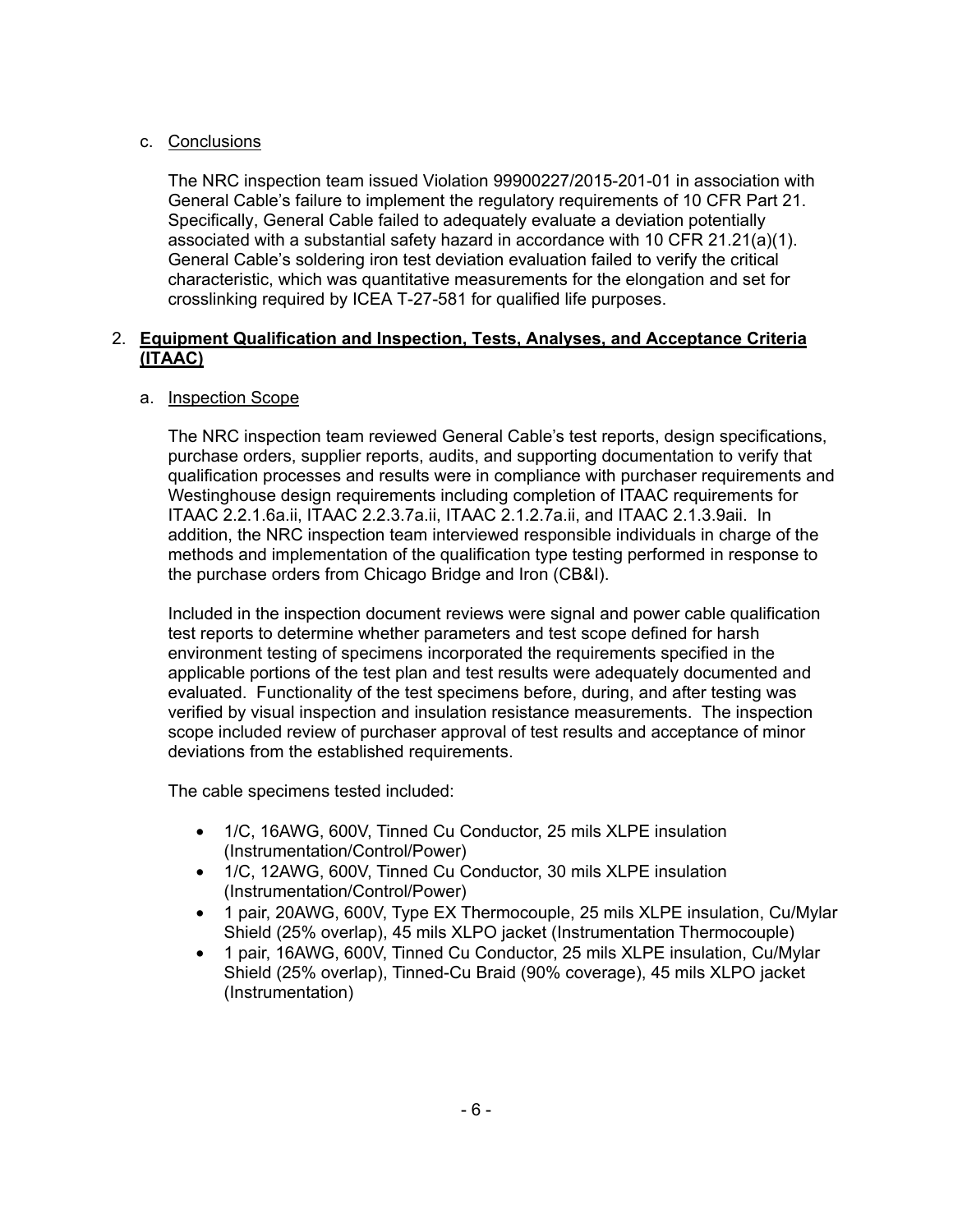- 1 pair, 18AWG, 600V, Tinned Cu Conductor, 25 mils XLPE insulation, Cu/Mylar Shield (25% overlap), Tinned-Cu Braid (90% coverage), 45 mils XLPO jacket (Instrumentation)
- 7/C, 12 AWG, 600V, Tinned Cu Conductor, 30 mils XLPE colored insulation, 60 mils XLPO jacket (Control)
- 3/C 2AWG with ground, 600V, Tinned Cu Conductor, 45 mils XLPE insulation, 2 mils Mylar binder tape, 80 mils XLPO jacket (LV Power)
- 3/C 2AWG with ground, 600V, Tinned Cu Conductor, 45 mils XLPE insulation, Cu/Mylar shield (25% overlap), Tinned Cu braid (90% coverage), 80 mils XLPO jacket (LV Power)
- 1/C, 2AWG, 2000V, Tinned Cu Conductor, 55 mils XLPE insulation, 30 mils XLPO jacket (LV Power)
- 1/C, 1/0AWG, 15KV, compressed Tinned Cu core, conductor shield B, 175 mils EPR insulation, insulation shield, 8mils longitudinal applied Tinned corrugated Cu tape shield, 85 mils XLPO jacket (MV Power)

The inspectors reviewed the test results compared to qualification requirements, which included: Condition of Service: Zones 1 – Inside Containment, 5 – Outside Containment, and 10 – Outside Containment. Each of these zones applied required maximum temperature, maximum pressure, relative humidity, loss of coolant accident (LOCA) event radiation, chemistry, submergence at full range of chemistry and increasing pressure by an additional 16.62 psig, and post-accident duration for 1 year.

The inspectors discussed the temperature lag response during cable temperature qualification testing where the temperature ramp in the test chamber did not meet the requirements established by CB&I and Westinghouse. Technical evaluations performed by General Cable indicated that the temperature increase during the first 10 seconds of a DBE will not expose the insulation/conductor interfaces of the cable to those high temperatures. According to the report, it will take more than 14 seconds to penetrate to the midpoint through the insulation for a low voltage conductor and close to 23 minutes to penetrate across a medium voltage cable. The testing and analysis developed by General Cable concluded that the initial temperature ramp rate within the first 30 seconds of the LOCA test will have no effect in the insulation properties and therefore not compromise the capability of the cable to perform its safety function.

The inspectors reviewed additional tests reports that exposed the cable to temperatures far in excess of the LOCA profile defined for the qualification tests as contained in the "Severe Accident Application Information" graphs performed for high temperature ULTROL® 60+ applications and thermogravimetric analysis (TGA). The TGA was performed to assure that the compounds meet requirements to detect counterfeit conditions by measuring changes in the physical and chemical properties of materials. This last test showed that at approximately 350°C spontaneous degradation starts and established the limitation for use of this type of insulation.

The attachment to this inspection report lists the individuals interviewed and documents reviewed by the NRC inspection team.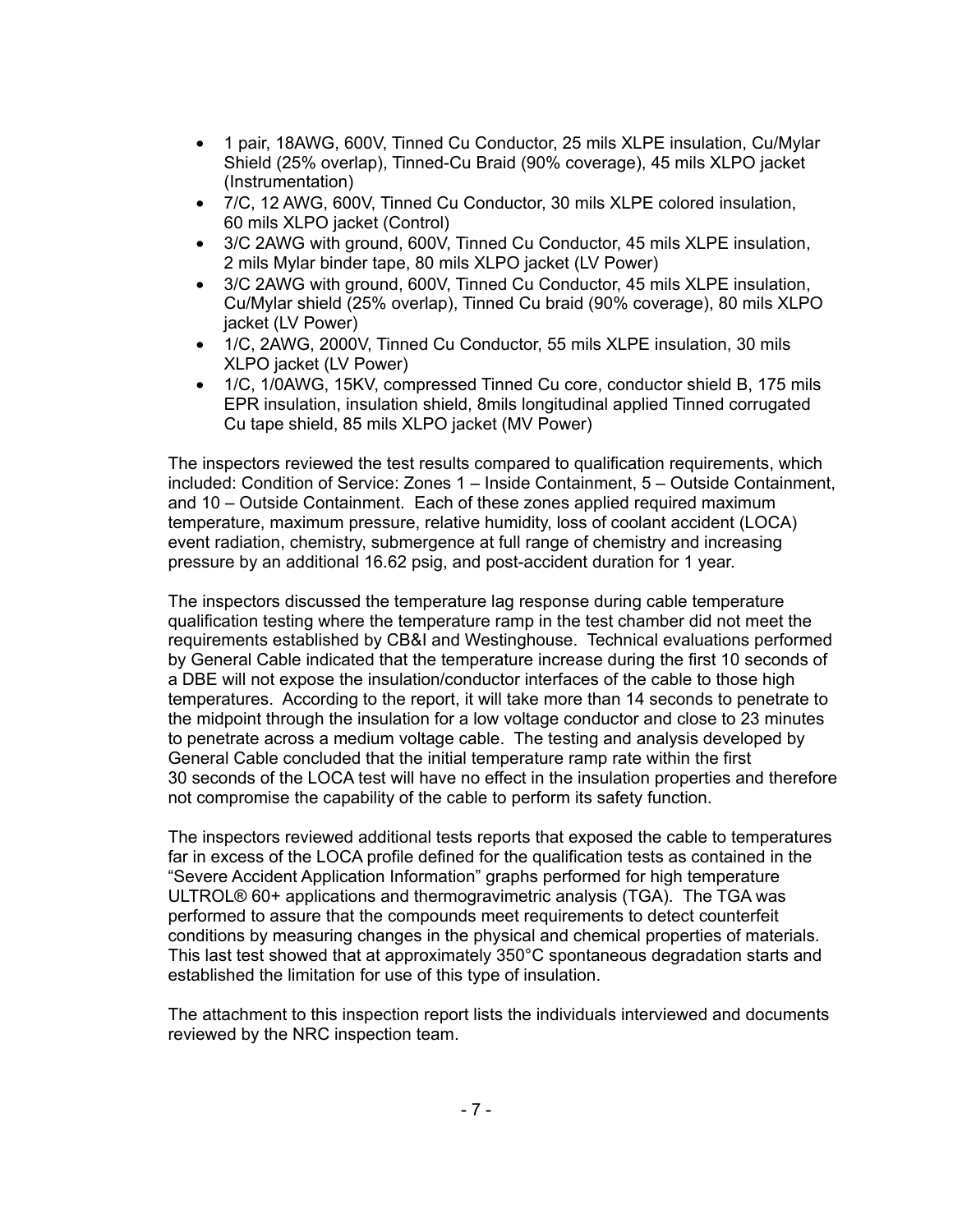### b. Observations and Findings

No findings of significance were identified.

### c. Conclusions

The NRC inspection team determined that, General Cable's procedures and implementation of cable qualification activities were consistent with requirements specified in customer orders. The NRC inspectors determined that General Cable's programmatic controls of procured qualification testing services for the qualification of instrumentation, control and power cables to be used in the AP1000 reactor design were adequate in support of ITAAC 2.2.1.6a.ii, ITAAC 2.2.3.7a.ii, ITAAC 2.1.2.7a.ii, and ITAAC 2.1.3.9aii. No findings of significance were identified.

## 3. **Design Control**

### a. Inspection Scope

The NRC inspection team reviewed General Cable's policies and procedures for the safety-related cables design control and qualification to verify compliance with Criterion III, "Design Control," and Criterion XI, "Test Control," of Appendix B to 10 CFR Part 50. The NRC inspection team evaluated General Cable's design change control process and procedures established in General Cable's Quality Assurance Manual.

Specifically, the NRC inspection team reviewed three of the most recent design changes documented in General Cable's RPS Nuclear Impact Form to ensure they did not invalidate the qualified safety-related cable product type with respect to its original design including its qualification for aging, radiation, and electrical properties. In addition, the NRC inspection team interviewed General Cable engineering staff to verify that their review of design changes considered the original design and qualification of the safety-related cables and that before issuance of the change it had gone through an independent review.

The NRC inspection team also reviewed a sample of General Cable test procedures, test reports, test plans, cable product specification drawings, technical bulletins, manufacturing process sheets, purchase orders, procurement and component design specification documents and equipment qualification reports.

The NRC inspection team evaluated the adequacy of equipment qualification procedures for the environmental qualification. The NRC inspection team evaluated the autoclave LOCA chamber, technical procedures and instrumentation. The NRC inspection team reviewed a sample of equipment qualification packages related to different cable design and configurations and verified that testing was done to the correct technical requirements and specifications. The NRC inspection team also evaluated that qualification reports were consistent with the guidance established in the Institute of Electrical and Electronics Engineers (IEEE)-323-1974 Standard for Qualifying Class IE Equipment for Nuclear Power Generating Stations as contractually required by purchase orders.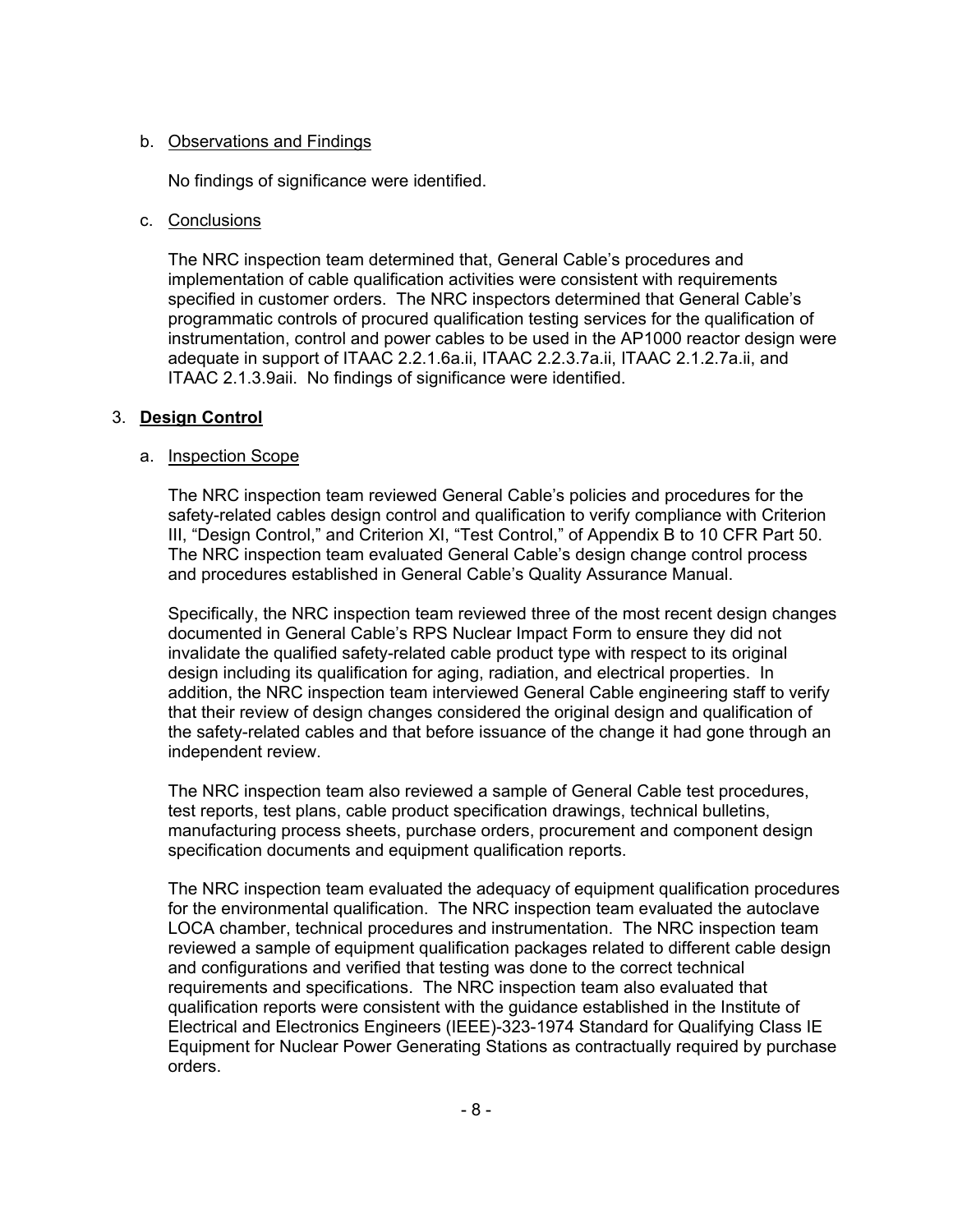The attachment to this inspection report lists the individuals interviewed and documents reviewed by the NRC inspection team.

#### b. Observations and Findings

The NRC inspection team reviewed qualification reports F-C5120-1 and F-C5120-3 which qualified cable to meet IEEE 323-1974 and IEEE 383-1974. The NRC inspection team identified that certificates of conformances to Duke purchase order (PO) 00108282 and 00181215, stated in part that, "By virtue of testing performed on the core conductors, cable supplies under PO 00108282 and 00181215 qualifies per IEEE 383-1974 as Class 1E material. It is also certified that the material supplied meets the requirements of IEEE 323-1974 as tested on the qualification reports F-C5120-1 and F-C5120-3. When used as Class 1E material inside containment, it is recommended that the PVC jacket be removed." However, the NRC inspection team identified that Duke required the cable jacket to be PVC which was not evaluated or qualified to IEEE 323 or IEEE 383 by General Cable. The certificate of conformance (COC) statement did not adequately state the cable's qualified conditions for use which would require the removal of the PVC jacket inside containment (inside containment is an unanalyzed condition). Additionally, there is no statement in the certificate of conformance concerning harsh environments outside of containment which the PVC jacket is also not qualified to be in. General Cable's failure to adequately identify in the COC the conditions for safety-related cable use is identified as Nonconformance 99900227/2015-201-02.

The NRC inspection team reviewed qualification report F-C5120-1, "Qualification tests of electrical cables in a simulated steam line break (SLB) and LOCA environment," for Class 1E cable qualified cables to IEEE 323-1974 and IEEE 383. General Cable had contracted out testing to Franklin Research Center, which compiled test data and the final results to support the qualification report. The report states that all qualification testing was performed August through December of 1979. However, the Hipotronics AC dielectric test set, which is the sole test equipment used for dielectric testing, was calibrated January 21, 1980. There was no additional documented evidence that the AC dielectric test set was calibrated before the five minute AC high potential withstand test to ensure that the insulation met the requirements post steam line break and LOCA environment. General Cable's failure to adequately evaluate whether qualification testing performed by Franklin Research Center met all testing requirements is identified as Nonconformance 99900227/2015-201-03.

### c. Conclusions

The NRC inspection team identified two instances of inadequate implementation of the requirements of Criterion III, "Design Control," of Appendix B to 10 CFR Part 50. The NRC inspection team issued Nonconformance 99900227/2015-201-02 for General Cable's failure to ensure that assumptions from design qualification reports were correctly translated into certificates of conformances sent to their customers and Nonconformance 99900227/2015-201-03 for General Cable failed to take measures to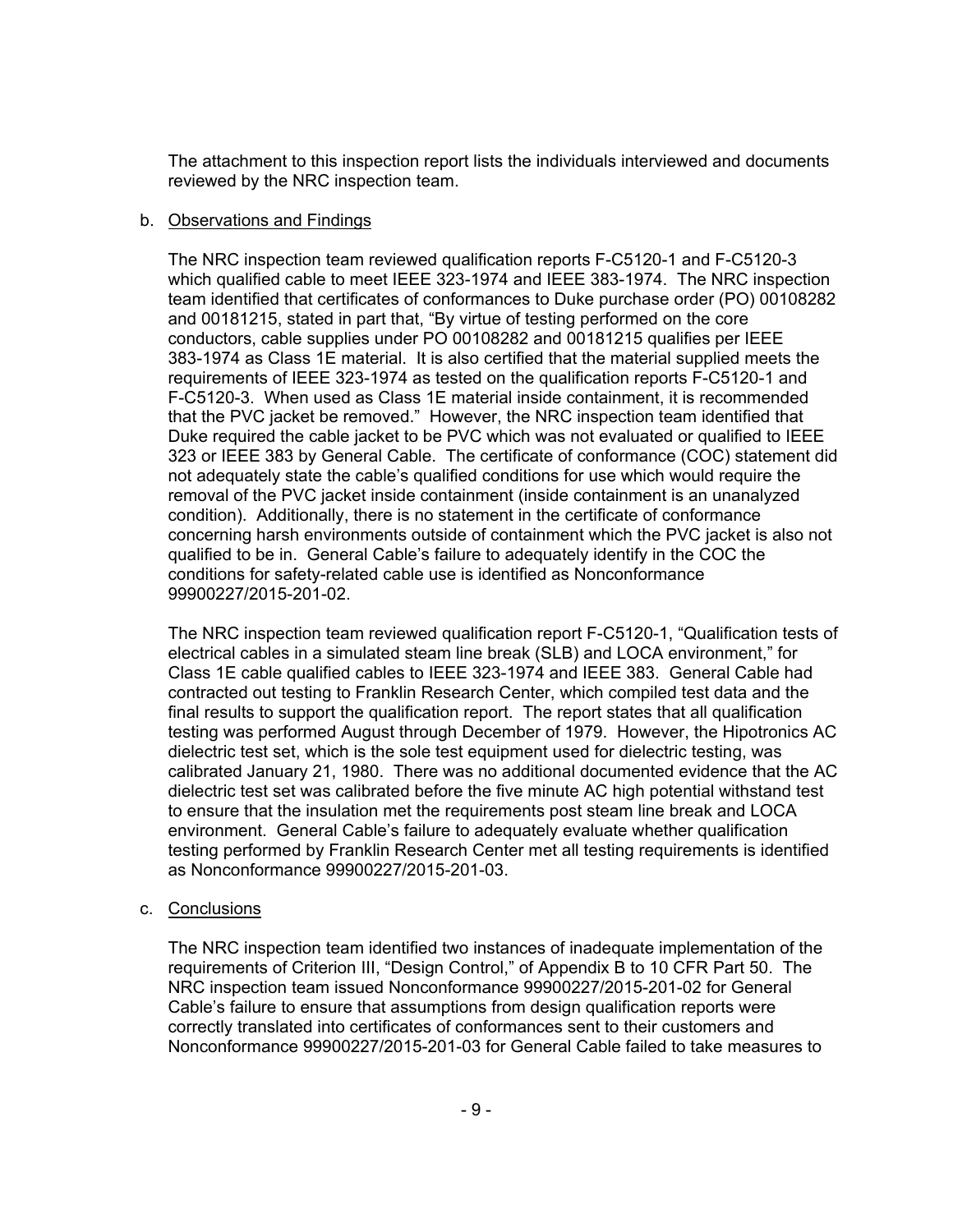review for suitability that ensures that original type testing performed for safety-related cables envelop customer qualification requirements.

## 4. **Commercial Grade Dedication**

### a. Inspection Scope

The NRC inspectors reviewed General Cable's policies and implementing procedures governing the implementation of its CGD program, including manufacture and testing, to verify compliance with Criterion III, "Design Control," Criterion X, "Inspection," Criterion XI, "Test Control," of Appendix B to 10 CFR Part 50. The NRC inspection team reviewed DC-100, "Receiving Raw Material," QCF-841B "Commercial Grade dedication of Low Voltage and Medium Voltage Primary Conductors," QCF-841A "Low Voltage 60 years Insulating Compound" and QC-500A Receiving Inspection Procedure which provides the methodology for dedicating commercial-grade items for use as basic components, including the technical evaluation to determine safety function, identification of critical characteristics, and the acceptance criteria.

The NRC inspection team observed the direct current resistance testing for low voltage cables and specifically verified that the requirements listed in the purchase order were adequately translated to the test plan. In addition, the inspectors observed General Cable's receipt inspection process for raw materials (i.e. copper and tin copper). These activities included visual, labeling, and physical characteristics of the item. Additionally, the inspectors reviewed General Cable's audits and procedures performed to their supplier.

The attachment to this inspection report lists the individuals interviewed and documents reviewed by the NRC inspection team.

### b. Observations and Findings

No findings of significance were identified.

### c. Conclusions

The inspectors determined that the implementation of General Cable's CGD program for the assembly, inspection, and testing of safety-related cables were consistent with the regulatory requirements of " Criterion X, "Inspection," and Criterion XI, "Test Control," of Appendix B to 10 CFR Part 50. No findings of significance were identified.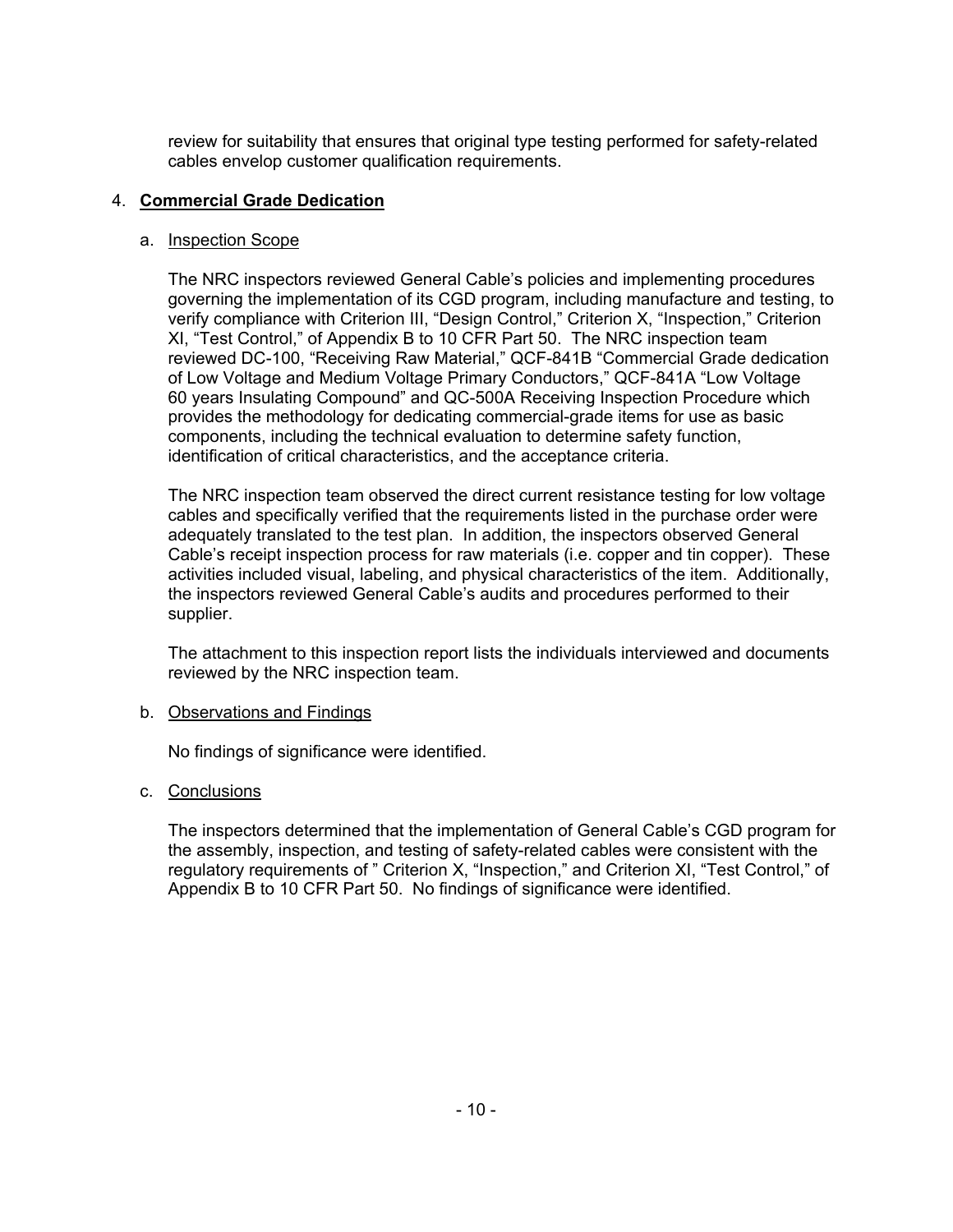## 5. **Control of Purchased, Material, Equipment, and Services**

### a. Inspection Scope

The NRC inspection team reviewed General Cable's policies and implementing procedures that govern the implementation of General Cable oversight of contracted activities to verify compliance with Criterion IV, "Procurement Document Control," and Criterion VII, "Control of Purchased Material, Equipment, and Services," of Appendix B to 10 CFR Part 50. Specifically, the NRC inspection team verified that applicable quality requirements, including technical, regulatory, and reporting requirements, were specified in the procurement documents reviewed and extended to lower-tier suppliers when necessary. Additionally, the NRC inspection team reviewed the procedures and implementation to select and qualify vendors supplying basic components and services, through a sample of certificates of calibrations, audits, surveys, and receiving inspections.

The attachment to this inspection report lists the individuals interviewed and documents reviewed by the NRC inspection team.

#### b. Observations and Findings

No findings of significance were identified.

c. Conclusions

The NRC inspectors determined that General Cable established a program that adequately controls procurement of equipment and services in accordance with the regulatory requirements of Criterion IV, "Procurement Document Control," and VII, "Control of Purchased Material, Equipment, and Services," of Appendix B to 10 CFR Part 50. Based on the limited sample of procurement documents reviewed, the NRC inspection team also determined that General Cable is effectively implementing its procurement program in support of safety-related component manufacturing. No findings of significance were identified.

### 6. **Manufacturing – Inspection and Test Controls**

### a. Inspection Scope

The NRC inspection team reviewed General Cable's policies and procedures governing the implementation of its manufacturing, test, and inspection programs to verify compliance with Criterion III, "Design Control," Criterion IV, "Procurement Document Control," Criterion VII, "Control of Purchased Material, Equipment, and Services," Criterion X, "Inspection," and Criterion XI, "Test Control," of Appendix B to 10 CFR Part 50.

The NRC inspection team observed activities related to the manufacture of safety-related cables to ensure personnel were trained, that procedures were available, and that the proper in-process inspections took place. General Cable's specification and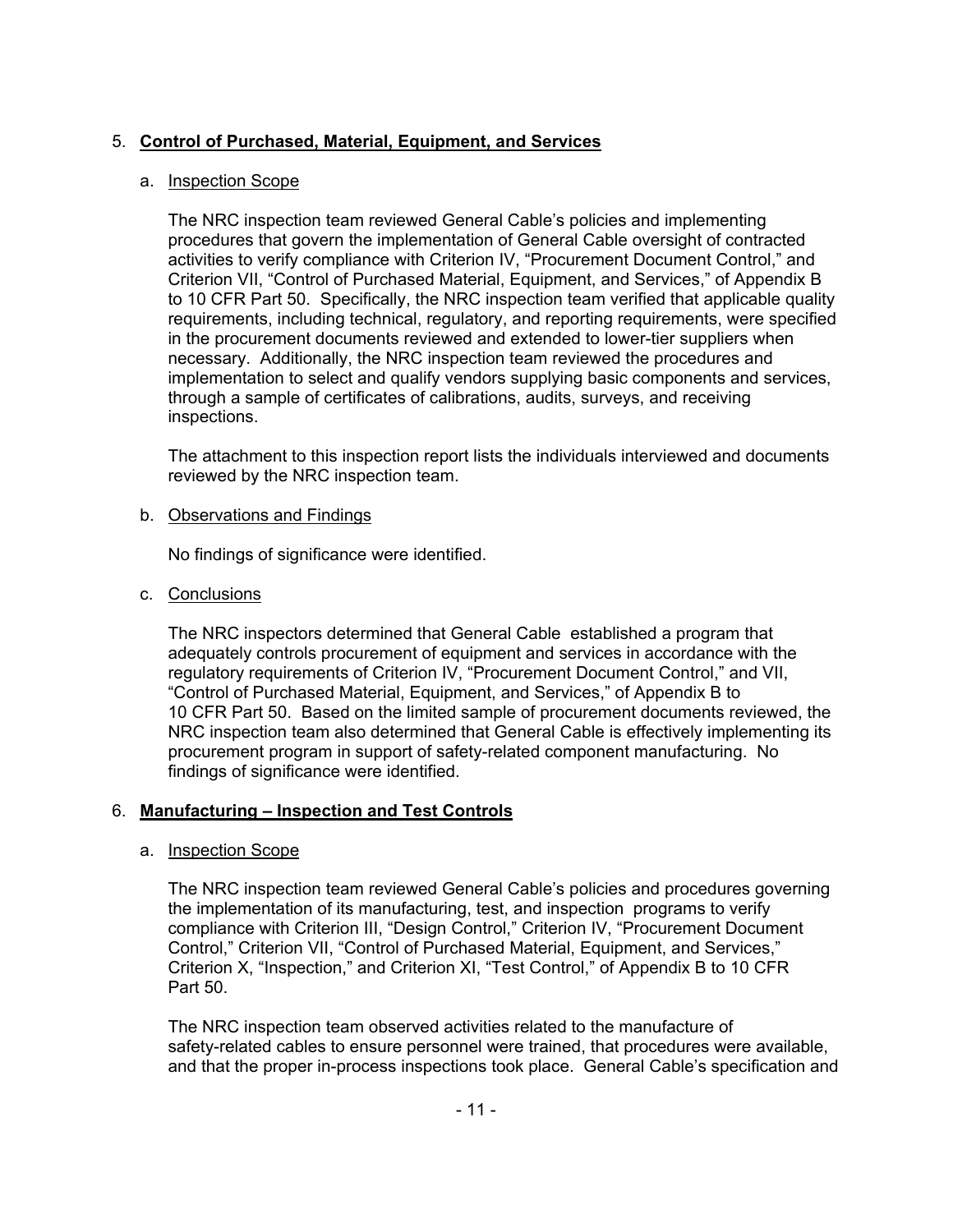process engineers were interviewed to verify that manufacturing instructions and procedures were in agreement with activities performed by the operators.

The NRC inspection team witnessed and reviewed a final inspection and electrical testing and verified that traveler documents, checklists, and testing procedures were implemented correctly. Specifically, for the electrical tests, the NRC inspection team witnessed conductor resistance, voltage, and insulation resistance tests. The NRC inspection team also verified that persons performing the final inspection and electrical testing were qualified and the inspection results, including deviations, were properly documented. The NRC inspection team verified the instruments used in the electrical tests and final inspection were calibrated. In addition, the NRC inspection team discussed the processes with General Cable's management and technical staff.

The attachment to this inspection report lists the individuals interviewed and documents reviewed by the NRC inspection team.

#### b. Observations and Findings

No findings of significance were identified.

#### c. Conclusions

The NRC inspection team determined that General Cable established an adequate program for the manufacture, inspection, and test controls in accordance with the regulatory requirements of Criterion III, "Design Control," Criterion IV, "Procurement Document Control," Criterion VII, "Control of Purchased Material, Equipment, and Services," Criterion X, "Inspections," and Criterion XI, Test Control," of Appendix B to 10 CFR Part 50. No findings of significance were identified.

### 7. **Measuring and Test Equipment Controls**

#### a. Inspection Scope

The NRC inspector reviewed the General Cable's M&TE control procedure and verified during General Cable inspections and tests that General Cable inspectors recorded required information and used calibrated M&TE equipment. The inspectors also assessed the General Cbale M&TE calibration lab control of M&TE and the disposition of out of calibration equipment.

The attachment to this inspection report lists the individuals interviewed and documents reviewed by the NRC inspection team.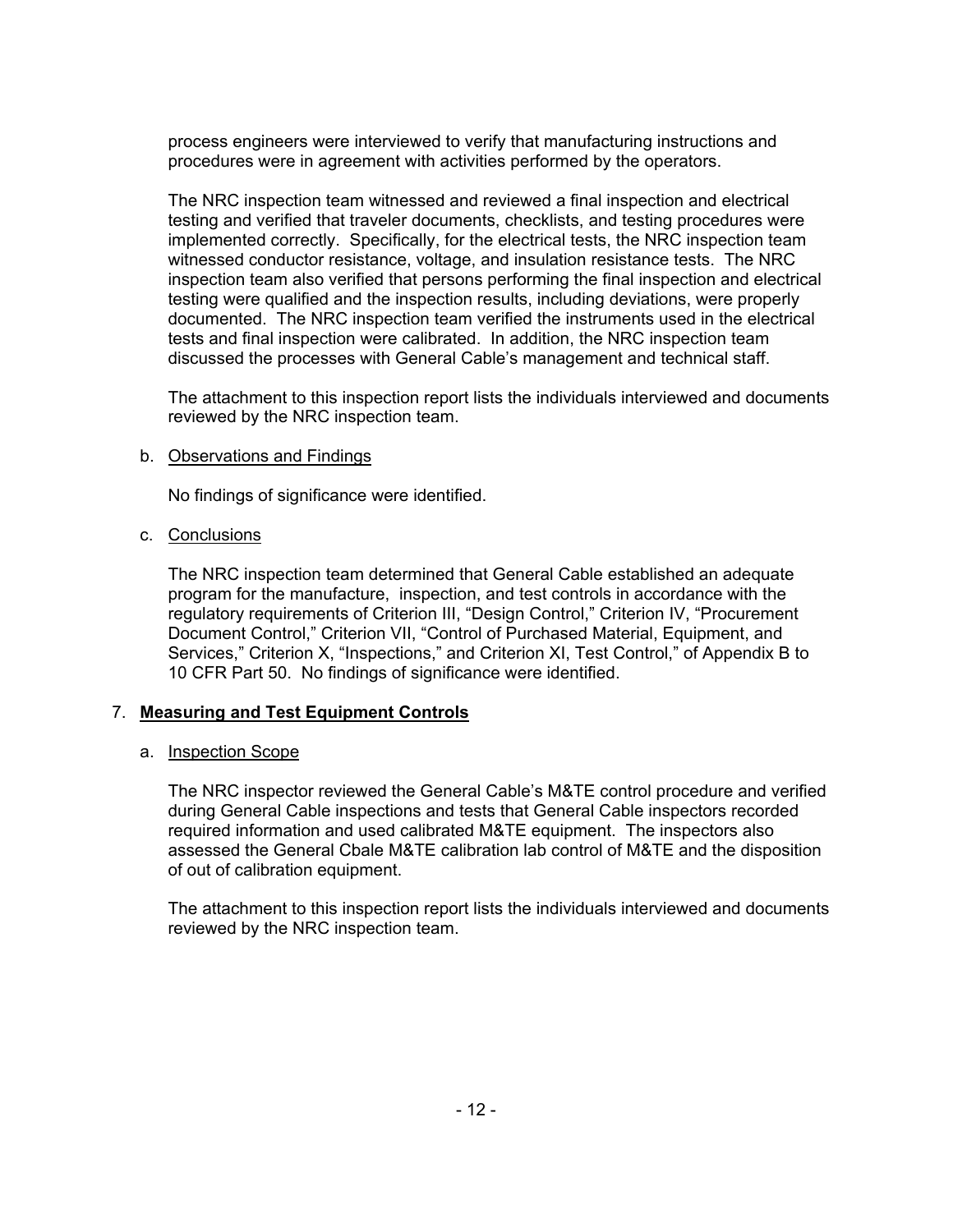### b. Observations and Findings

No findings of significance were identified.

### c. Conclusions

The NRC inspection team determined that General Cable established a program that adequately controls M&TE activities in accordance with the regulatory requirements of Criterion XII, "Control of Measuring and Test Equipment," of Appendix B to 10 CFR Part 50. Based on the limited sample of documents reviewed, the NRC inspection team also concluded that General Cable is effectively implementing its M&TE program. No findings of significance were identified.

### 8. **Nonconformances**

#### a. Inspection Scope

The NRC inspection team reviewed policies, implementing procedures, and records that governed the control of nonconforming materials, parts, and components to verify compliance with Criterion XV, "Nonconforming Materials, Parts, or Components," of Appendix B to 10 CFR Part 50. The NRC inspection team reviewed the General Cable Quality Manual, which contain the overall quality policies, to ensure it addressed the regulatory requirements for nonconforming items. Additionally, the NRC inspection team reviewed a sample of nonconformances and General Cable's nonconforming items area to ensure adequate implementation.

The attachment to this inspection report lists the individuals interviewed and documents reviewed by the NRC inspection team.

### b. Observations and Findings

No findings of significance were identified.

### c. Conclusions

The NRC inspection team determined that the implementation of General Cable's program that documents and evaluates nonconformances was consistent with the regulatory requirements of Criterion XV, "Nonconforming Materials, Parts, of Components," of Appendix B to 10 CFR Part 50. No findings of significance were identified.

### 9. **Corrective Action Program**

#### a. Inspection Scope

The NRC inspection team reviewed policies, implementing procedures, and records that govern corrective actions to verify compliance with Criterion XVI, "Corrective Action," of Appendix B to 10 CFR Part 50. The NRC inspection team reviewed the General Cable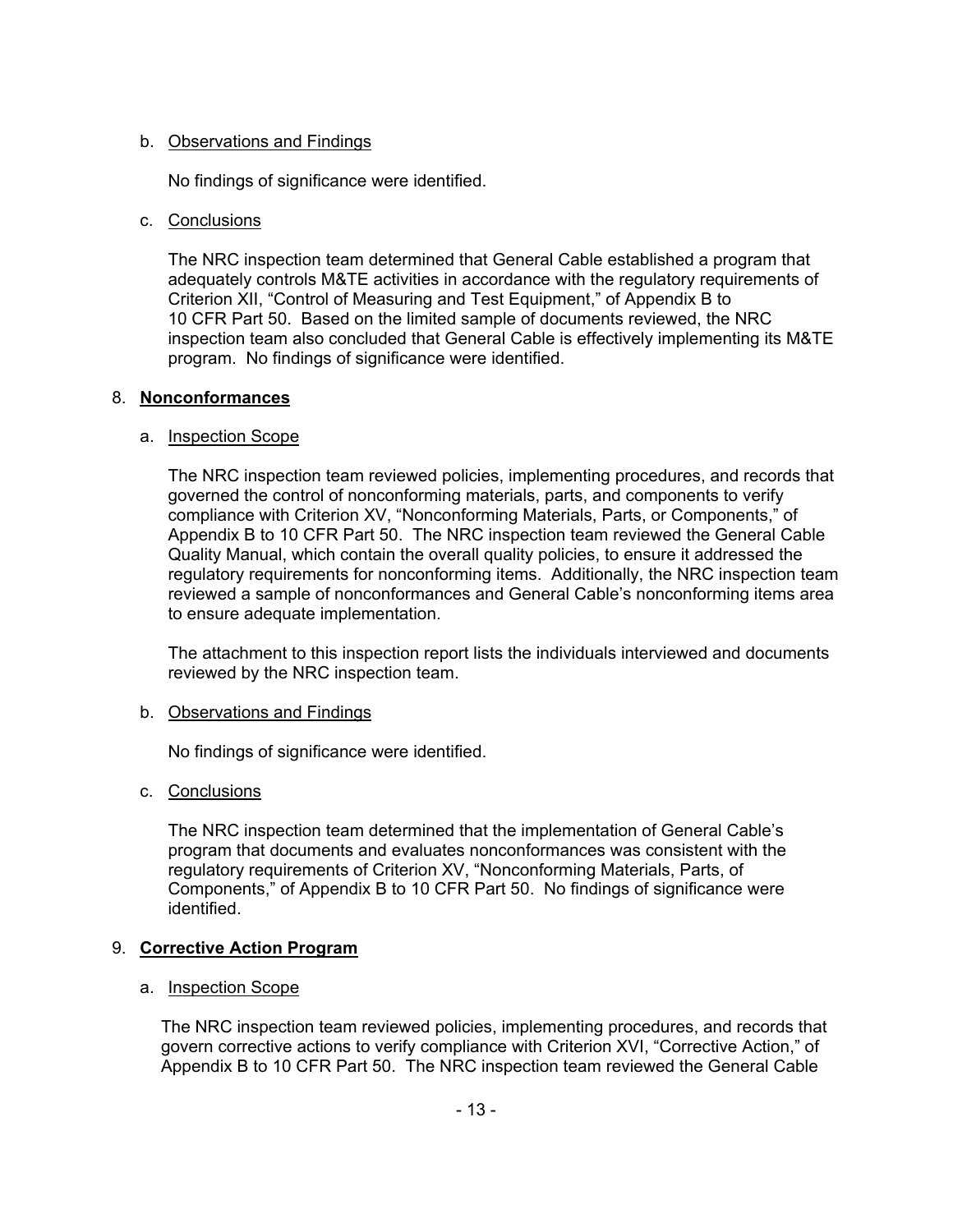Quality Manual, which contain General Cable's overall quality policies, to ensure it addressed the regulatory requirements for corrective action. Additionally, the NRC inspection team reviewed a limited number of corrective action reports to assess General Cable's implementation.

The attachment to this inspection report lists the individuals interviewed and documents reviewed by the NRC inspection team.

#### b. Observations and Findings

No findings of significance were identified.

#### c. Conclusions

The NRC inspection team determined that the implementation of General Cable's program that documents and evaluates corrective actions was consistent with the regulatory requirements of Criterion XVI, "Corrective Action," of Appendix B to 10 CFR Part 50. No findings of significance were identified.

#### 10. **Entrance and Exit Meetings**

On February 3, 2015, the NRC inspection team discussed the scope of the inspection during an entrance meeting with Mr. Rob Johnson, Quality Manager, and other members of General Cable's management and technical staff. On February 6, 2015, the NRC inspection team presented the inspection results and observations during an exit meeting with Mr. James Clark, Plant Manager, and other members of General Cable's management and technical staff. The attachment to this report lists the attendees at the entrance and exit meetings, as well as those individuals whom the NRC inspection team interviewed.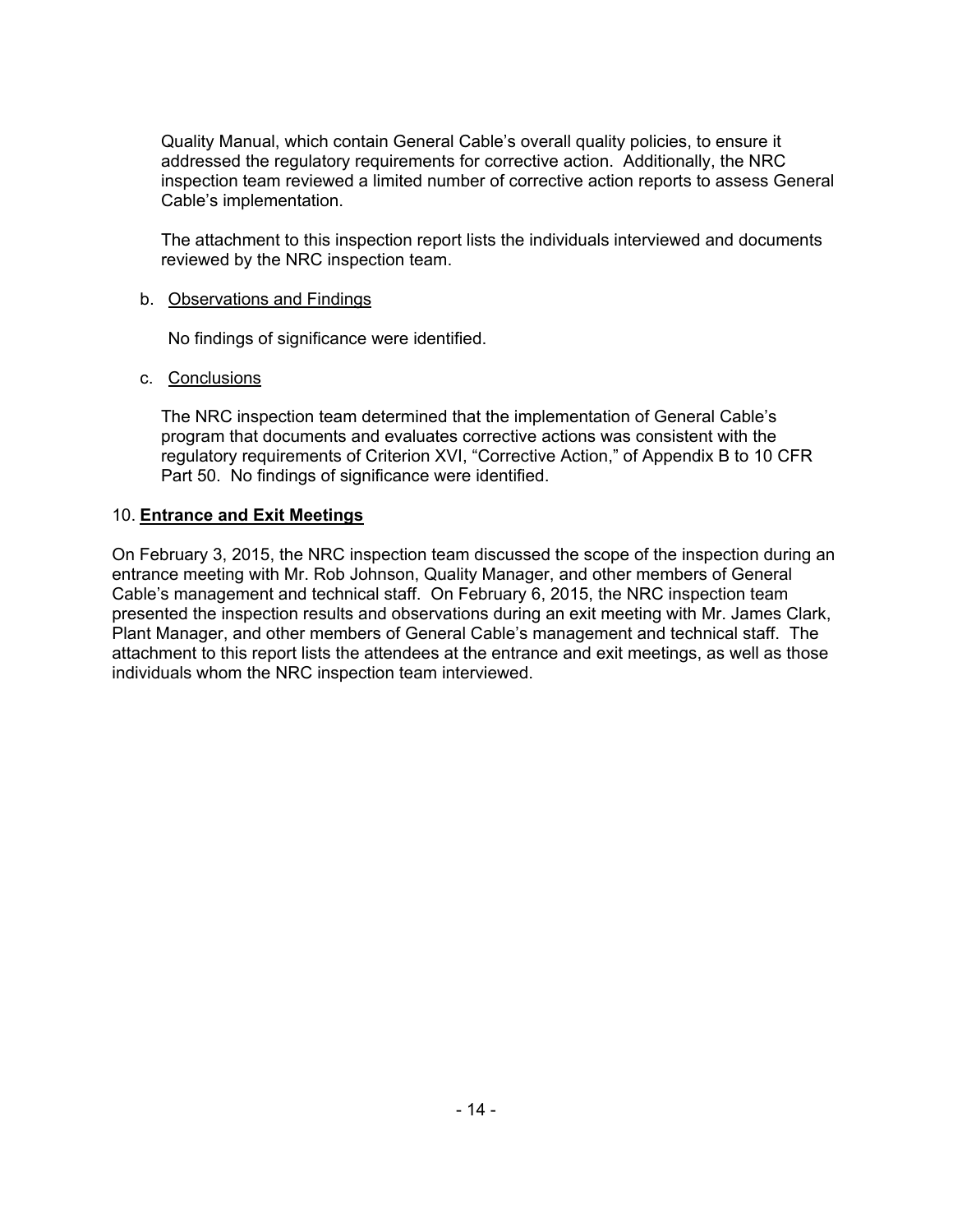# **ATTACHMENT**

# **1. ENTRANCE AND EXIT MEETING ATTENDEES**

| <b>Name</b>                                                    | <b>Title</b>                  | <b>Affiliation</b> | <b>Entrance</b> | <b>Exit</b> | <b>Interviewed</b> |
|----------------------------------------------------------------|-------------------------------|--------------------|-----------------|-------------|--------------------|
| Jose Jimenez                                                   | <b>Inspection Team Leader</b> | <b>NRC</b>         | X               | X           |                    |
| Aaron Armstrong<br>Inspector                                   |                               | <b>NRC</b>         | X               | X           |                    |
| <b>Annie Ramirez</b>                                           | Inspector                     | <b>NRC</b>         | X               | X           |                    |
| Guillermo Crespo                                               | Inspector                     | <b>NRC</b>         | X               | X           |                    |
| Eugene Huang                                                   | Inspector                     | <b>NRC</b>         | X               | X           |                    |
| <b>Richard Rasmussen</b>                                       | <b>EVIB Branch Chief</b>      | <b>NRC</b>         |                 | X           |                    |
| <b>James Clark</b>                                             | <b>Plant Manager</b>          | General<br>Cable   | X               | X           |                    |
| Rob Johnson                                                    | <b>Quality Manager</b>        | General<br>Cable   | X               | X           | X                  |
| <b>Steven Christensen</b>                                      | <b>Quality Engineer</b>       | General<br>Cable   | X               | X           | X                  |
| <b>Cristina Stevens</b>                                        | <b>Quality Engineer</b>       | General<br>Cable   | X               | X           | X                  |
| <b>Paul Tetreault</b>                                          | <b>Manufacturing Manager</b>  | General<br>Cable   | X               |             | X                  |
| Gerald Liskom                                                  | Sales Manager                 | General<br>Cable   | X               |             |                    |
| Heidi Fiad                                                     | <b>Inside Sales</b>           | General<br>Cable   | X               |             |                    |
| <b>Roy Haller</b>                                              | Engineer                      | General<br>Cable   | X               | X           | X                  |
| <b>Chris Schneider</b>                                         | <b>Material Manager</b>       | General<br>Cable   | X               | X           |                    |
| <b>Karen Duff</b>                                              | Safety                        | General<br>Cable   | X               |             |                    |
| Shannon Haddad                                                 | <b>Human Resources</b>        | General<br>Cable   | X               | X           |                    |
| <b>Director Technical</b><br>Koksal Tonyali<br><b>Services</b> |                               | General<br>Cable   | X               | X           |                    |
| Larry Cunningham                                               | <b>Global Sales</b>           | General<br>Cable   | X               | X           |                    |
| Ed Aberbach                                                    | <b>Product Engineer</b>       | General<br>Cable   | X               |             | X.                 |
| Jeff Schroeder                                                 | <b>WTC Lab Manager</b>        | General<br>Cable   | X               | X           | X                  |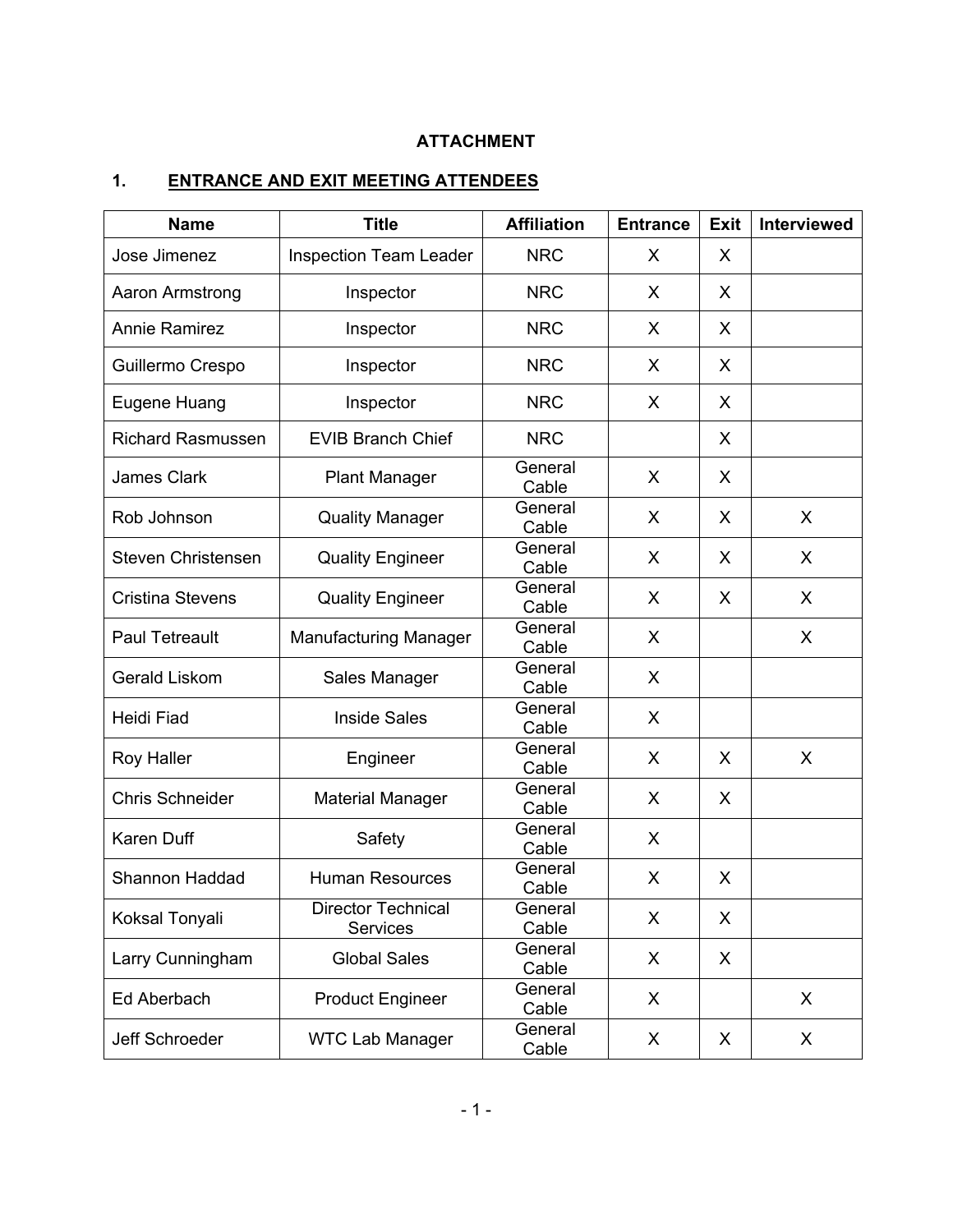| <b>Name</b>           | <b>Title</b>                         | <b>Affiliation</b> | <b>Entrance</b> | <b>Exit</b> | <b>Interviewed</b> |
|-----------------------|--------------------------------------|--------------------|-----------------|-------------|--------------------|
| <b>Walter Parsel</b>  | <b>Facilities Manager</b>            | General<br>Cable   | X               |             | X                  |
| Andy Mosher           | DC Manager-Interim                   | General<br>Cable   | X               |             | X                  |
| Mike Pascino          | <b>Engineering Manager</b>           | General<br>Cable   | X               |             | X                  |
| Matt Vahlsing         | <b>Process Engineer</b>              | General<br>Cable   | X               |             | X                  |
| Abbas Zaidi           | <b>Team Lead-Nuclear</b><br>Products | General<br>Cable   | X               |             | X                  |
| <b>Roy Haller</b>     | Lead Engineer-Nuclear<br>Products    | General<br>Cable   | X               |             | X                  |
| Gerry Liskom          | <b>Regional Sales</b><br>manager     | General<br>Cable   | X               | X           | X                  |
| Juana Hernandez       | <b>Extrusion Operator</b>            | General<br>Cable   |                 |             | X                  |
| Joseph Halberdier     | <b>Irradiation Operator</b>          | General<br>Cable   |                 |             | X                  |
| <b>Arthur Barch</b>   | <b>Jacket Extrusion</b><br>Operator  | General<br>Cable   |                 |             | X                  |
| <b>Mark Ouellete</b>  | Operator                             | General<br>Cable   |                 |             | X                  |
| Dough Carignan        | Receipt Inspector                    | General<br>Cable   |                 |             | X                  |
| <b>Clifton Waiste</b> | <b>Tank Test operator</b>            | General<br>Cable   |                 |             | X                  |
| Lennart Walqui        | <b>Production Coordinator</b>        | General<br>Cable   |                 |             | X                  |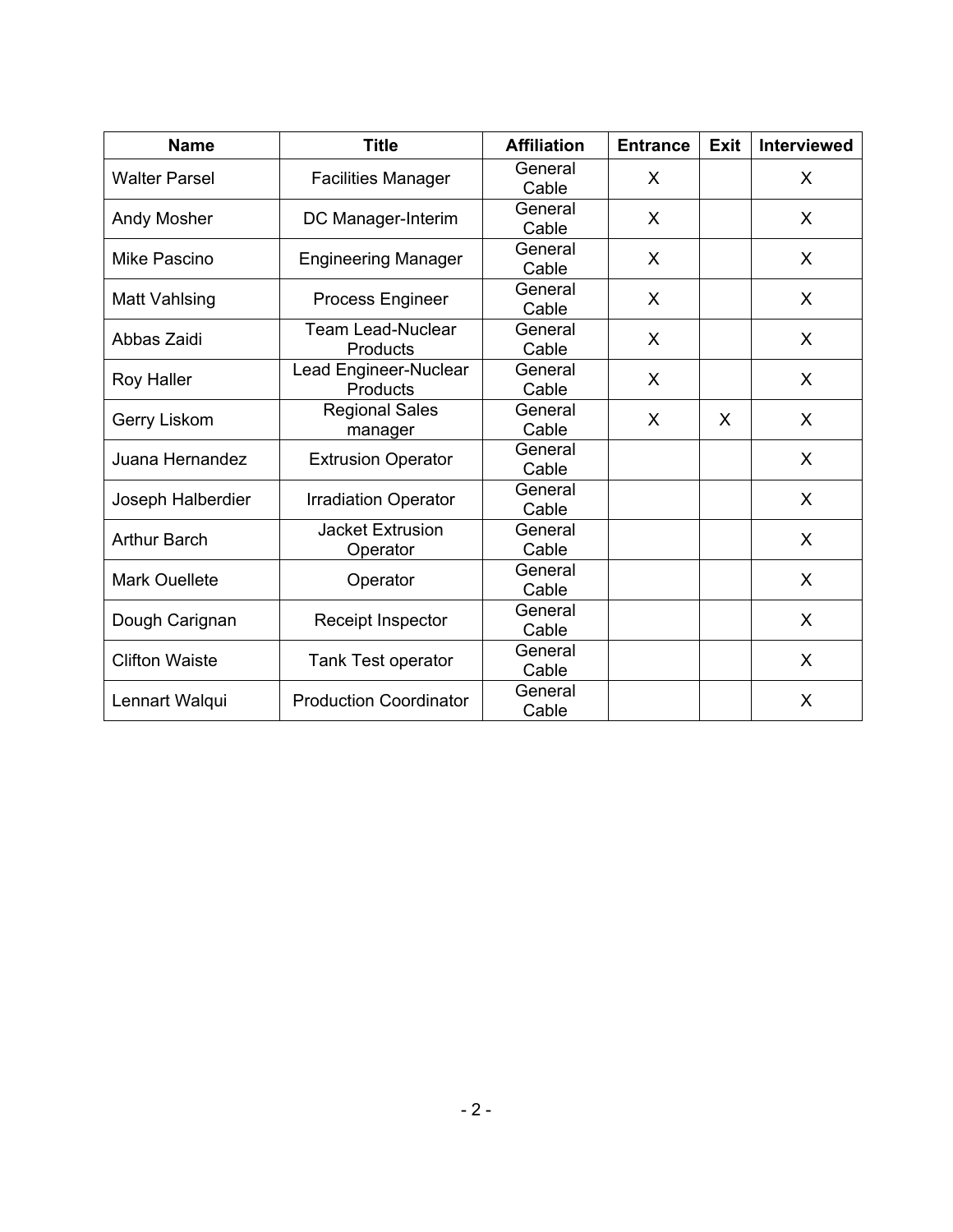### **2. INSPECTION PROCEDURES USED**

IP 43002, "Routine Inspections of Nuclear Vendors"

IP 43004, "Inspection of Commercial-Grade Dedication Programs"

IP 36100, "Inspection of 10 CFR Part 21 and Programs for Reporting Defects and Noncompliance"

## **3. LIST OF ITEMS OPENED, CLOSED, AND DISCUSSED**

| Item Number                                  | <b>Status</b>    | Type                     | <b>ITAAC</b> | Description                                |
|----------------------------------------------|------------------|--------------------------|--------------|--------------------------------------------|
| 99900227/2015-201-01<br>99900227/2015-201-02 | Opened<br>Opened | <b>NOV</b><br><b>NON</b> | N/A<br>N/A   | 10 CFR 50 Part 21<br>App. B, Criterion III |
| 99900227/2015-201-03                         | Opened           | <b>NON</b>               | N/A          | App. B, Criterion III                      |

#### **4.** Inspections, Tests, Analyses, and Acceptance Criteria

The NRC inspectors identified the following inspections, tests, analyses, and acceptance criteria (ITAAC) related to components being manufactured, designed, and tested) by General Cable. At the time of the inspection, General Cable was involved in manufacturing, designing, and testing of safety-related cables for the AP1000 reactor design. For the ITAAC listed below, the NRC inspection team reviewed General Cable's quality assurance controls in the areas of design control, procurement, training, inspection, testing, and measuring and test equipment. The ITAAC's design commitment referenced below are for future use by the NRC staff during the ITAAC closure process; the listing of these ITAAC design commitments does not constitute that they have been met and closed. The NRC inspection team did not identify any findings associated with the ITAAC identified below.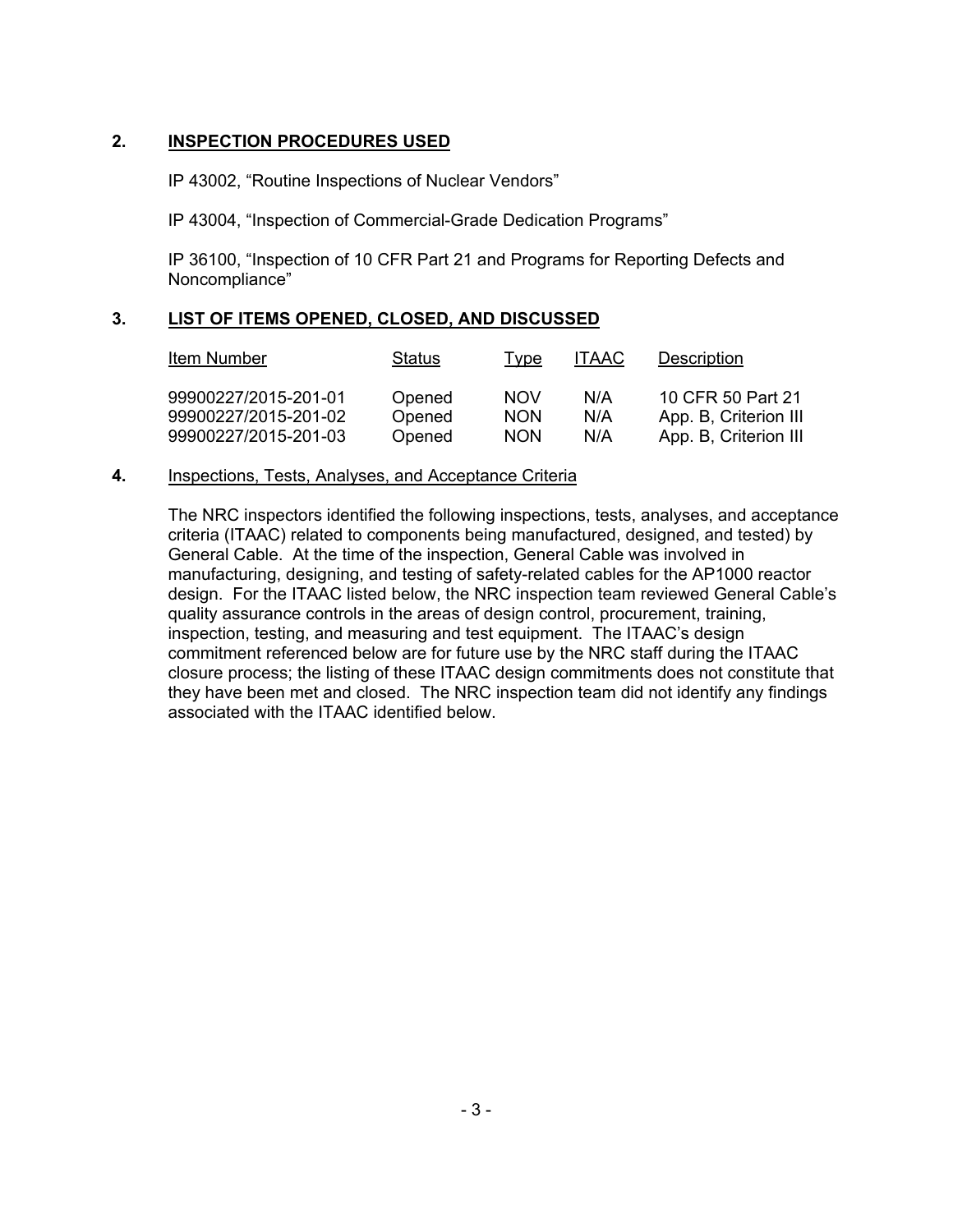| Containment System - The<br>Class 1E equipment identified<br>in Table 2.2.1-1 as being<br>qualified for a harsh<br>environment can withstand<br>the environmental conditions<br>that would exist before,<br>during, and following a design<br>basis accident without loss of<br>safety function for the time<br>required to perform the safety<br>function.          | 102 | 2.2.01.06a.ii |
|----------------------------------------------------------------------------------------------------------------------------------------------------------------------------------------------------------------------------------------------------------------------------------------------------------------------------------------------------------------------|-----|---------------|
| Passive Core Cooling System<br>- The Class 1E equipment<br>identified in Table 2.2.3-1 as<br>being qualified for a harsh<br>environment can withstand<br>the environmental conditions<br>that would exist before,<br>during, and following a design<br>basis accident without loss of<br>safety function for the time<br>required to perform the safety<br>function. | 171 | 2.2.3.7a.ii   |
| The Class 1E equipment<br>identified in Table 2.2.1-1 as<br>being qualified for a harsh<br>environment can withstand<br>the environmental conditions<br>that would exist before,<br>during, and following a design<br>basis accident without loss of<br>safety function for the time<br>required to perform the safety<br>function.                                  | 25  | 2.1.02.07a.ii |
| The Class 1E equipment<br>identified in Table 2.1.3-1 as<br>being qualified for a harsh<br>environment can withstand<br>the environmental conditions<br>that would exist before,<br>during, and following a design<br>basis accident without loss of<br>safety function for the time<br>required to perform the safety<br>function.                                  | 82  | 2.1.03.09a.ii |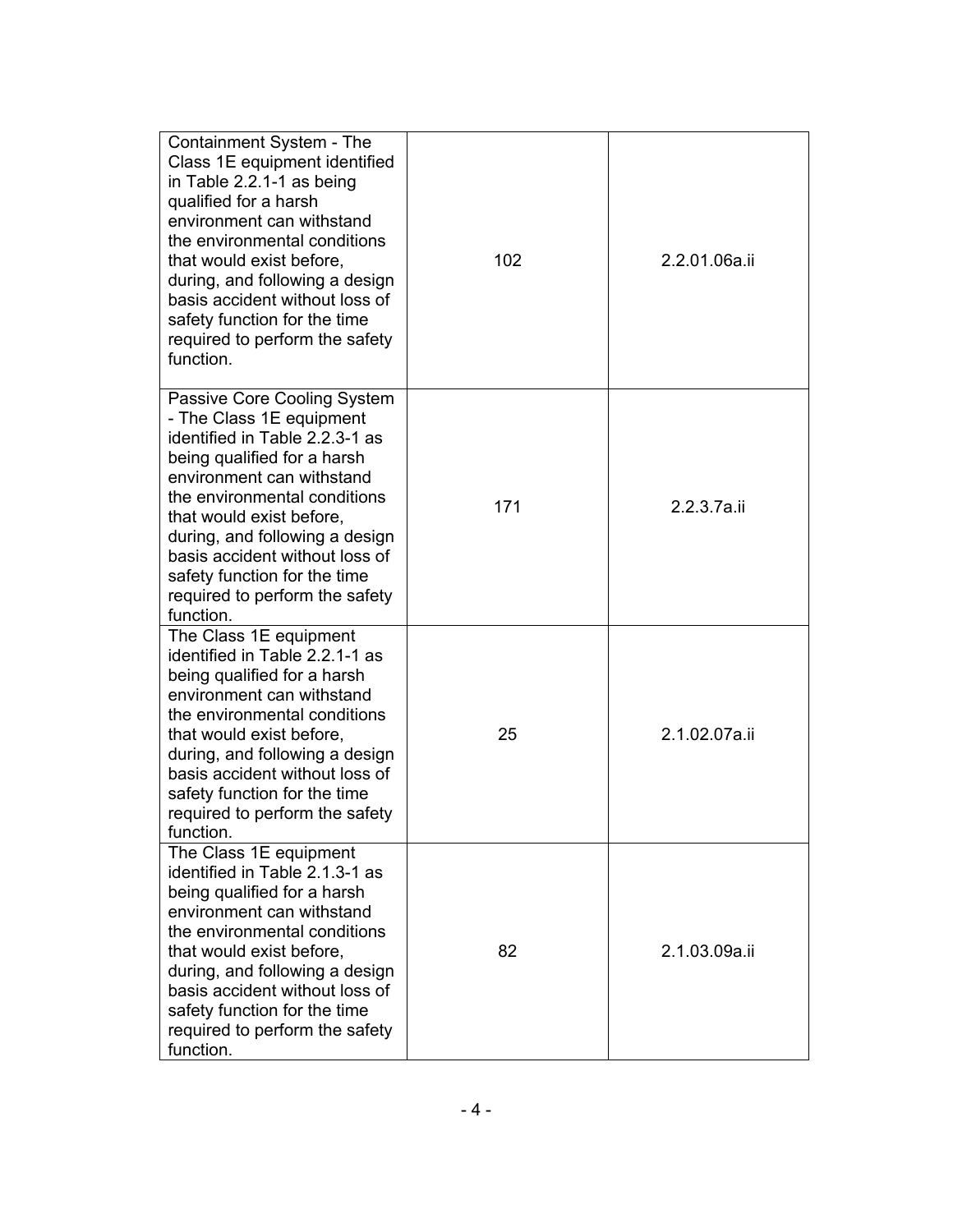## **5. LIST OF ACRONYMS USED**

| <b>10 CFR</b> | Title 10 of the Code of Federal Regulations       |
|---------------|---------------------------------------------------|
| <b>ADAMS</b>  | Agencywide Documents Access and Management System |
| CB&I          | Chicago Bridge and Iron                           |
| <b>CGD</b>    | Commercial grade dedication                       |
| COC           | <b>Certificate of Conformance</b>                 |
| EQ            | <b>Equipment Qualification</b>                    |
| <b>ICEA</b>   | <b>Insulated Cable Engineer Association</b>       |
| <b>IEEE</b>   | Institute of Electrical and Electronics Engineers |
| IP            | <b>Inspection Procedure</b>                       |
| <b>LOCA</b>   | <b>Loss of Coolant Accident</b>                   |
| M&TE          | Measuring and test equipment                      |
| <b>NRC</b>    | <b>Nuclear Regulatory Commission</b>              |
| PO            | Purchase order                                    |
| QA            | <b>Quality Assurance</b>                          |
| <b>TGA</b>    | <b>Thermogravimetric Analysis</b>                 |

### **6. DOCUMENTS REVIEWED**

#### 10 CFR Part 21 Documents

10CFR21 evaluation form for QA-222, dated February 7, 2012 10CFR21 evaluation form for irradiation reported by Steris, dated June 18, 2014 10CFR21 evaluation form for CCP 670759, dated March 6, 2012 10CFR21 evaluation form for CCP 680418, dated May 11, 2012 10CFR21 evaluation form for CCP 690501, dated June 21, 2012 10CFR21 evaluation form for CCP 700565, dated June 21, 2012 10CFR21 evaluation form for CCP 680107, dated May 21, 2012 10CFR21 evaluation form for CCP 702527A, dated June 3, 2013

#### Corrective Action (CAR)/Non-Conformance Reports

CAR 670759, dated October 21, 2011 CAR 700558, dated December 3, 2012 CAR 700559, dated December 3, 2012 CAR 700560, dated December 3, 2012 CAR 700561, dated December 3, 2012 Nuclear Non-conforming material (NCM) 00366, dated July 30, 2014 NCM 00380, dated August 4, 2014 NCM 00395, dated August 12, 2014 NCM 00447, dated September 6, 2014 NCM 00650, dated December 24, 2014 NCM 00555, dated November 21, 2014 NCM 00136, dated September 30, 2013 NCM 00077, dated October 9, 2013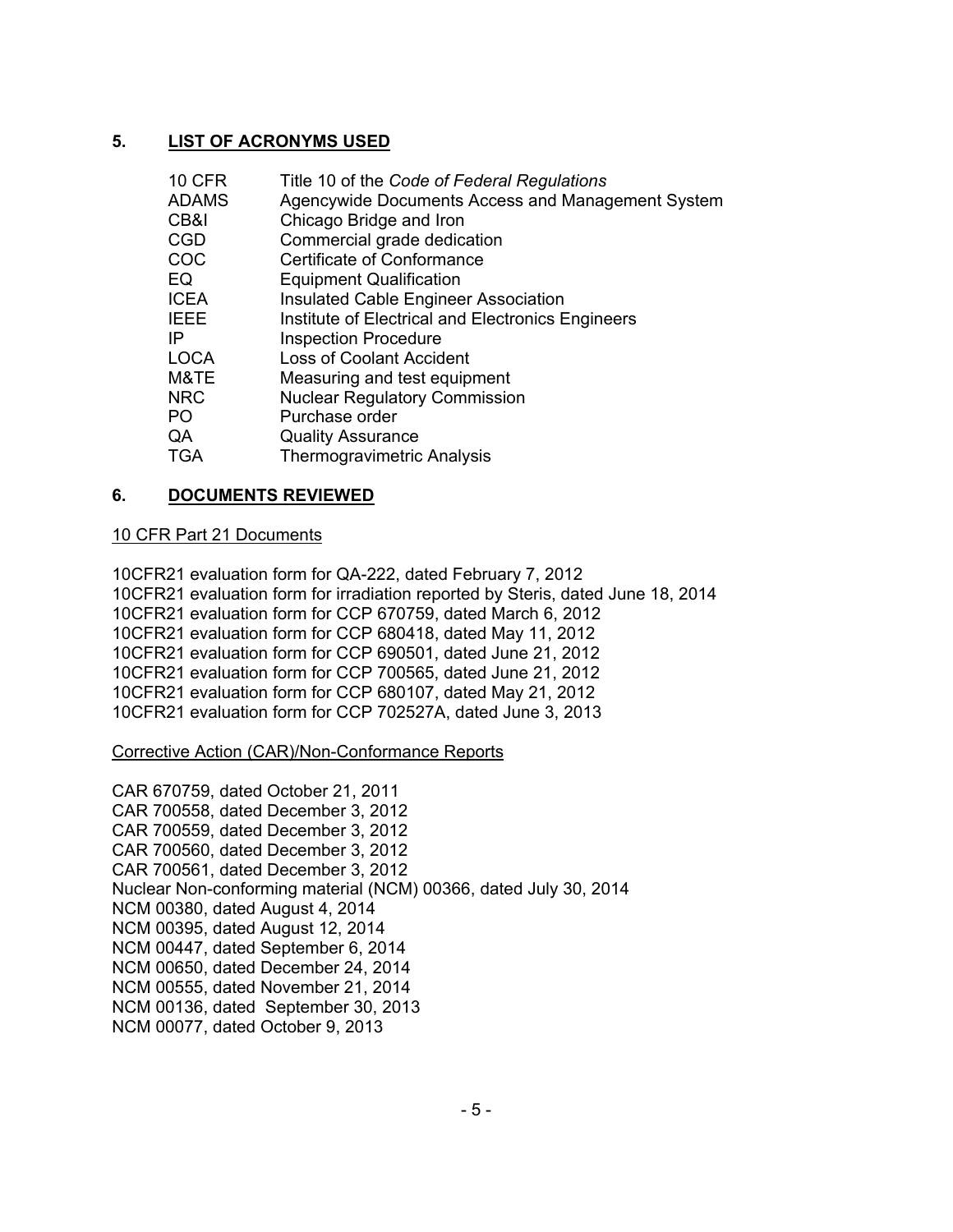### Qualification Records

Juana Hernandez – Extrusion Operator Joseph Halberdier – Irradiation Operator Arthur Barsch – Jacket extrusion operator Joan Burnore – Quality Laboratory Technician Clifton Waite – Operator Kathleen Jones – Operator Lennart Walqui – Process Engineer

### External Audit and Survey Documents

Audit of Indianapolis Technology Center – ISO 9001:2008 and Nuclear Internal Audit of ITC Quality System, dated July 10-11, 2012 Audit of DuQuoin - ISO 9001 and 10 CFR Part 50 App B Audit Final Report, dated March 13-14, 2014 Audit of TISI – RS-12-D, dated April 20, 2012 Survey of AVOX Technologies – dated May 24, 2012 Source verification of TA Instruments – dated February 13, 2013

#### Measuring and Test Equipment

QCF-841A2 "GCC Calibration Source Verification Plan TMI Willimantic" dated February 6, 2013 Certificate of Calibration for:

- Sintrax Instruments 1502A Tweener and Digital Manometer
- Industrial Systech, Ltd. Stop Watch and

### Miscellaneous Documents

Certified test data, "When used as Class 1E material inside containment, it is recommended that the PVC jacket be removed." Cable letter, dated March 8, 1993

F-C5120-1, "Qualification tests of electrical cables in a simulated SLB and LOCA environment," dated August 19, 1980

K-W2014-2, "LOCA/MSLB Environmental Qualification Report for 60 years service Life 1 Class 1E ULTROL ® 60+ Low voltage Insulated Single conductor Cables and Low Voltage Jacketed Cable," Rev 2, dated October 02, 2014

K-W2014-3, "HELB environmental qualification report for 60 year service life class 1E Ultrol 60+ low voltage insulated single conductor cables and low voltage jacketed cables," Revision 1, dated October 2, 2014

K-115111-RP-0001, "Test report for class 1E qualification testing of general cable products: insulated single conductor low voltage cables, jacketed low voltage cables and medium voltage cables located outside containment," revision 7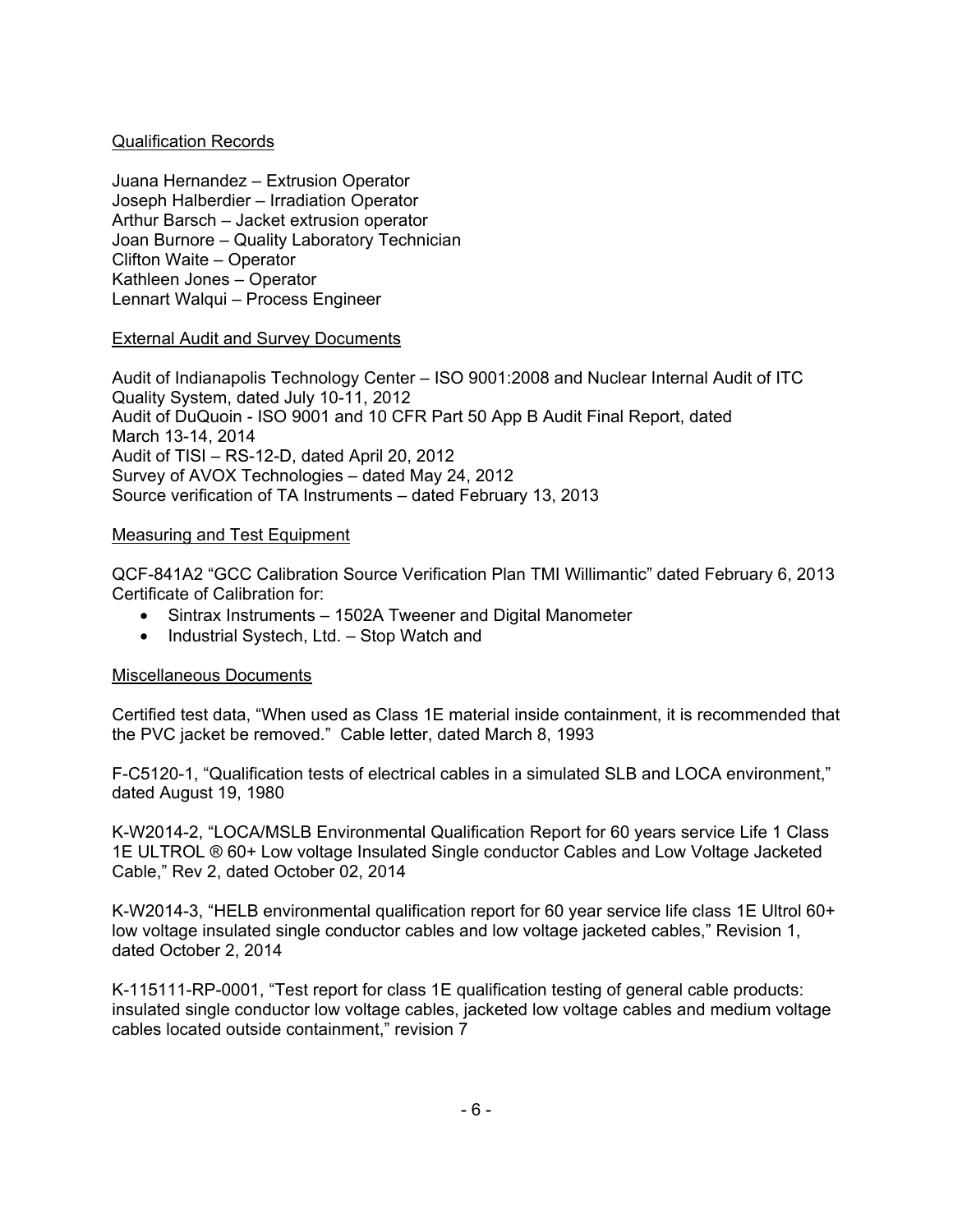K-115111-RP-0002, "Test report for 60 year service life class 1E qualification testing of general cable products for AP1000 reactors zones 5 and 10 high energy line break 9HELB) test conditions: low voltage insulated single conductor cables, low voltage jacketed and medium voltage cables," revision 2

ICEA T-27-581/NEMA WC 53-2008, 2008

ICEA T-28-562, "Test Method for Measurement of Hot Creep of Polymeric Insulations," dated January 1983

EP-XII-5, "Low Voltage Nuclear Ultrol Class 1E and non-Class 1E Cables," Revision 7, dated January 3, 2014

ULTROL 60+ 1000V Class 1 E Rated 3/C 750 MCM XLPE 1000V Safety Revision 6, dated June 11, 2014.

ULTROL 60+ 1000V Class 1E Rated 1/C 750MCM XLPE 1000V Safety Revision 6, dated June 6, 2014.

ULTROL 600 V Class 1 E Rated 2/C 2AWG w/6G 600V XLPE/XLPO Rev. 4, dated June 6, 2014.

Work Order (WO) 661353.00 – Turbo Type: Ultrol60-S600TC-14 2 SHLD E 2SWI, dated December 03, 2014

WO 467006.00 - Turbo type N-ULTL60-S600TC 1/0 2+G MA SWI, dated December 03, 2014

Procedures and QA Implementing Records

OI-75, "Operating Instruction: Quality Checks - Irradiation," Revision 5, dated December 2002 DC-100 Receiving Raw Material Rev. 0, 3/6/2013. DC-101 Withdrawing Raw Material from Stores Rev 0, 3/6/2013. DC-105 Stock Material Traceability Rev 0, 3/6/2013 QC-500A Receiving Inspection Procedure Rev 2, 9/28/2012 EP-XII-5-1 Low Voltage Nuclear ULTROL 60+ Class 1E and non- Class 1 E Cables Rev 6, dated 1/19/2015. EP-XII-7 Medium Voltage Nuclear ULTROL 60+ Class 1E and Non-Class 1 E Cables. EP-XII-0-1 Engineering Change notices (ECN) Rev 9, 1/21/2015 EP-XII-3-1 Writing Manufacturing Specifications Rev 8, 1/21/2015 EP-XII-9 Nuclear Design Control Rev1, 1/21/2015. EP-XII-8-0 Physical Properties of Irradiated Compounds Rev 3, 1/26/15 PE-102 Irradiation Requirements for Vault 2 Rev 0, 2/15/13 PE-111 Extruder Start Up Guidelines Rev 0, 3/11/13 PE-128 Jacketing Set Up Instructions Rev 0, 3/11/13 OI-017 Tensile Strength- Insulation Rev 2, 8/2000 OI-075 Quality Checks- Irradiation Rev 3, 8/2000 OI-012 Solder Pot Test Rev 4, 12/1990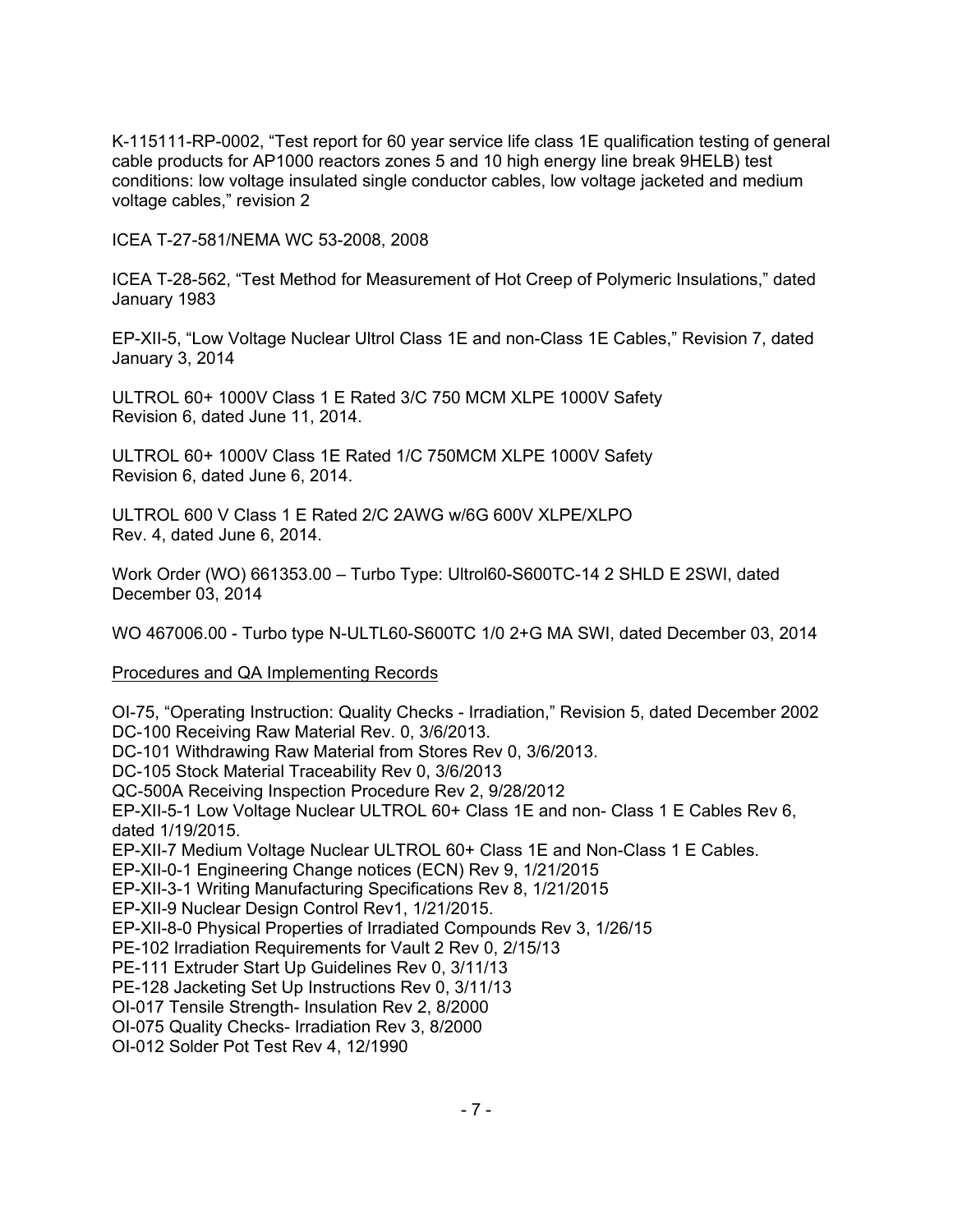Standard Operating Procedure (SOP) – 35.1 Weld/Braze/Solder Performance Qualification Rev. K dated 1/2014 Willimantic Facility Quality Assurance Manual Rev. S dated 9/19/2014 HH-POP-501 "Sourcing Operating Procedure for Supplier Selection and Qualification" dated March 5, 2009 QA-300 "Test Control" Rev. 15 dated 10/21/2014 QA-539 "Nuclear Purchase Order Review" Rev. 2 dated 08/07/2014 QC-536 "Nuclear Work Order Review Process" Rev. 1 dated 03/11/2013 OI-030 "Continuity Testing-General" Rev. 6 dated 02/22/2013 OI-032 "IR/DCR Test" Rev. 5 dated 7/24/2013 OI-038 "Insulation Resistance using a Manual Tester" Rev.8 dated 03/15/2013 OI-027 "Dry High Voltage Test – Conductor to Conductor" Rev. 6 dated 7/24/2013 OI-087 "Wet High Voltage Test" Rev. 8 dated 01/14/2015 OI-107 "Calibrated Equipment Verification" Rev. 3 dated 03/15/2013 QT-229 "Hot Iron Solder Test" Rev. 0 dated 07/10/2013 QT-252 "Environmental Stress Cracking Resistance (ESCR)" Rev. 0 dated 10/25/2013 QT-401 "Large Scale Tray Cable Flame Testing" Rev. 2 dated 10/31/2013 QT-402 "Limiting Oxygen Index (LOI) Testing" Rev.1 dated 11/06/2014 QT-510 "Weather (Sunlight) Resistance Testing Using the Atlas Ci3000+ and Ci5000 Weatherometers" Rev. 0 dated 08/27/2014 PE-101 "Irradiation Requirements for Vault 1" Rev. 0 dated 02/15/2013 PP-300 "Nuclear Grade Safety Related Materials/Services" Rev. 8 dated 01/28/2013

## Procurement Documents

PO 33-424591, dated December 15, 2013 PO 762286, GC to Duke Energy, dated July 28, 2011 PO 915430, GC to Wolf Creek, dated January 25, 2012 PO 00115867, GC to Duke Energy, dated February 13, 2009 PO 131515, GC to STP, dated July 14, 2011 PO 00108282, GC to Duke Energy, dated July 28, 2011 PO 25494-708-FPA-EWJ4-00001, GC to Bechtel-point beach, dated October 19, 2009 PO 12094-016, GC to Nutherm, dated December 19, 2011 PO 624948, GC to Owl Wire and Cable Inc. (Tin wire, Bare wire), dated July 10, 2014 PO NU-932 (LW-132EG), GC to GC-Indianapolis, IN (Compound), dated October 27, 2014 PO SNA 10080048 – Alabama Power PO SNA 10080048 – Alabama Power Revision 2 (another product addition) PO SNG 10082996 – Georgia Power PO SNG 10082996 – Georgia Power Revision 2 (another product addition) PO 00181215 – Duke Energy